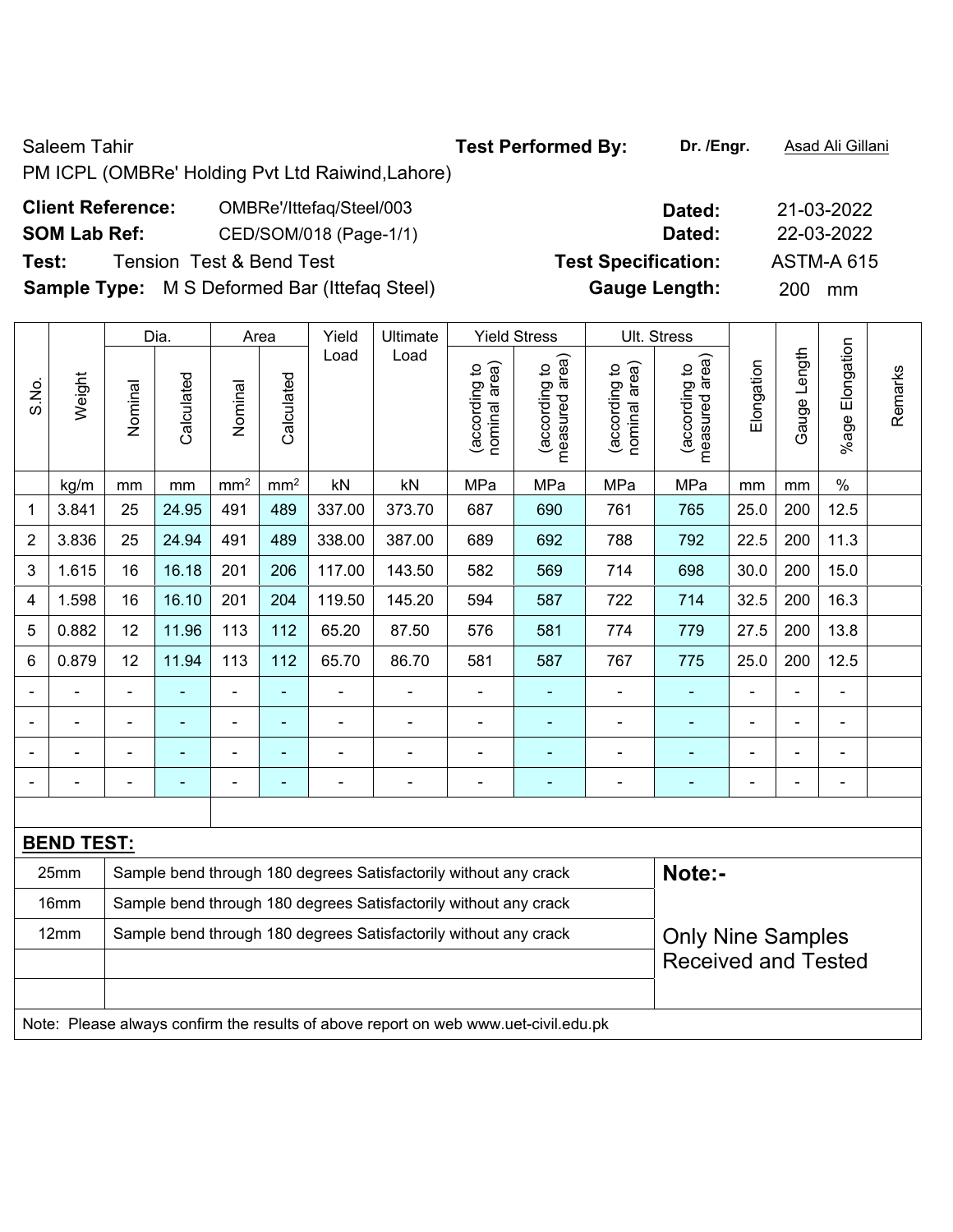Engr. Shafiq Ahmed **Test Performed By:** Dr. /Engr. **Asad Ali Engr.** Asad Ali

Resident Engineer, New Vision Engineering Consultant, Lahore

|                      | NVEC/RE/R-way/22/11<br><b>Client Reference:</b> |                            | <b>SUMLAD</b><br>Ref: |
|----------------------|-------------------------------------------------|----------------------------|-----------------------|
| Dated:               | 21-03-2022                                      |                            | Dated:                |
| Test:                | <b>Tension Test &amp; Bend Test</b>             | <b>Test Specification:</b> | <b>ASTM-A-615</b>     |
| <b>Gauge Length:</b> | inch                                            | <b>Sample Type:</b>        | Deformed Bar          |

**SOM Lab Ref:** 006 (Page-1/1) **Dated:** 21-03-2022 **Dated:** 21-03-2022 **fication:** ASTM-A-615

|                |                          |                | Dia.                     |                              | Area            | Yield          |                                                                                     | Ult. Stress                    |                                 |                                |                                             |                            |                |                              |         |  |
|----------------|--------------------------|----------------|--------------------------|------------------------------|-----------------|----------------|-------------------------------------------------------------------------------------|--------------------------------|---------------------------------|--------------------------------|---------------------------------------------|----------------------------|----------------|------------------------------|---------|--|
| S.No.          | Weight                   | Nominal        | Calculated               | Nominal                      | Calculated      | Load           | Load                                                                                | (according to<br>nominal area) | (according to<br>measured area) | nominal area)<br>(according to | (according to<br>neasured area)<br>measured | Elongation                 | Gauge Length   | Elongation<br>$%$ age        | Remarks |  |
|                | lb/ft                    | $\#$           | in                       | in <sup>2</sup>              | in <sup>2</sup> | Tons           | Tons                                                                                | psi                            | psi                             | psi                            | psi                                         | in                         | in             | $\%$                         |         |  |
| 1              | 1.470                    | 6              | 0.742                    | 0.44                         | 0.432           | 15.29          | 19.69                                                                               | 76640                          | 78060                           | 98720                          | 100540                                      | 1.30                       | 8.0            | 16.3                         |         |  |
| $\overline{2}$ | 1.466                    | $6\phantom{a}$ | 0.741                    | 0.44                         | 0.431           | 15.62          | 19.98                                                                               | 78280                          | 79910                           | 100150                         | 102240                                      | 1.20                       | 8.0            | 15.0                         |         |  |
| $\blacksquare$ |                          | $\blacksquare$ | ä,                       | $\blacksquare$               | ÷.              | $\blacksquare$ |                                                                                     | ä,                             | ÷                               | $\blacksquare$                 | $\blacksquare$                              |                            | ÷              | $\blacksquare$               |         |  |
| $\blacksquare$ | $\blacksquare$           | $\blacksquare$ | ÷,                       | $\qquad \qquad \blacksquare$ | $\blacksquare$  | $\blacksquare$ | ÷                                                                                   | Ē,                             | ÷                               | $\blacksquare$                 | $\blacksquare$                              | $\blacksquare$             | $\blacksquare$ | $\blacksquare$               |         |  |
| $\blacksquare$ | $\overline{\phantom{0}}$ | $\overline{a}$ | $\blacksquare$           | $\overline{\phantom{a}}$     | $\blacksquare$  | $\blacksquare$ | $\blacksquare$                                                                      | $\overline{a}$                 | $\blacksquare$                  | $\overline{a}$                 | $\blacksquare$                              | $\blacksquare$             | $\blacksquare$ | $\qquad \qquad \blacksquare$ |         |  |
| $\blacksquare$ | $\blacksquare$           | $\blacksquare$ | ä,                       | $\blacksquare$               | ٠               | $\blacksquare$ | $\blacksquare$                                                                      | Ē,                             | ۰                               | $\blacksquare$                 | $\blacksquare$                              | $\blacksquare$             |                | $\blacksquare$               |         |  |
| $\blacksquare$ | $\blacksquare$           | $\blacksquare$ | ÷,                       | $\blacksquare$               | $\blacksquare$  | $\blacksquare$ | $\overline{\phantom{a}}$                                                            | $\blacksquare$                 | ÷                               | $\overline{\phantom{a}}$       | ÷                                           | $\blacksquare$             |                | $\blacksquare$               |         |  |
|                |                          |                | Ē.                       | $\blacksquare$               | ۳               |                |                                                                                     | $\blacksquare$                 | $\blacksquare$                  |                                | ۰                                           |                            |                | $\blacksquare$               |         |  |
|                |                          |                |                          |                              |                 |                |                                                                                     |                                |                                 |                                |                                             |                            |                | Ē,                           |         |  |
| $\blacksquare$ |                          | $\blacksquare$ | $\overline{\phantom{0}}$ | ۰                            | ٠               | $\blacksquare$ | $\blacksquare$                                                                      | ٠                              | ۰                               | $\blacksquare$                 | ۰                                           | $\blacksquare$             | $\blacksquare$ | $\blacksquare$               |         |  |
|                |                          |                |                          |                              |                 |                |                                                                                     |                                |                                 |                                |                                             |                            |                |                              |         |  |
|                | <b>BEND TEST:</b>        |                |                          |                              |                 |                |                                                                                     |                                |                                 |                                |                                             |                            |                |                              |         |  |
|                | #6                       |                |                          |                              |                 |                | Sample bend through 180 degrees Satisfactorily without any crack                    |                                |                                 |                                | Note:-                                      |                            |                |                              |         |  |
|                |                          |                |                          |                              |                 |                |                                                                                     |                                |                                 |                                |                                             |                            |                |                              |         |  |
|                |                          |                |                          |                              |                 |                |                                                                                     |                                |                                 |                                | <b>Only Three Samples</b>                   |                            |                |                              |         |  |
|                |                          |                |                          |                              |                 |                |                                                                                     |                                |                                 |                                |                                             | <b>Received and Tested</b> |                |                              |         |  |
|                |                          |                |                          |                              |                 |                |                                                                                     |                                |                                 |                                |                                             |                            |                |                              |         |  |
|                |                          |                |                          |                              |                 |                | Note: Please always confirm the results of above report on web www.uet-civil.edu.pk |                                |                                 |                                |                                             |                            |                |                              |         |  |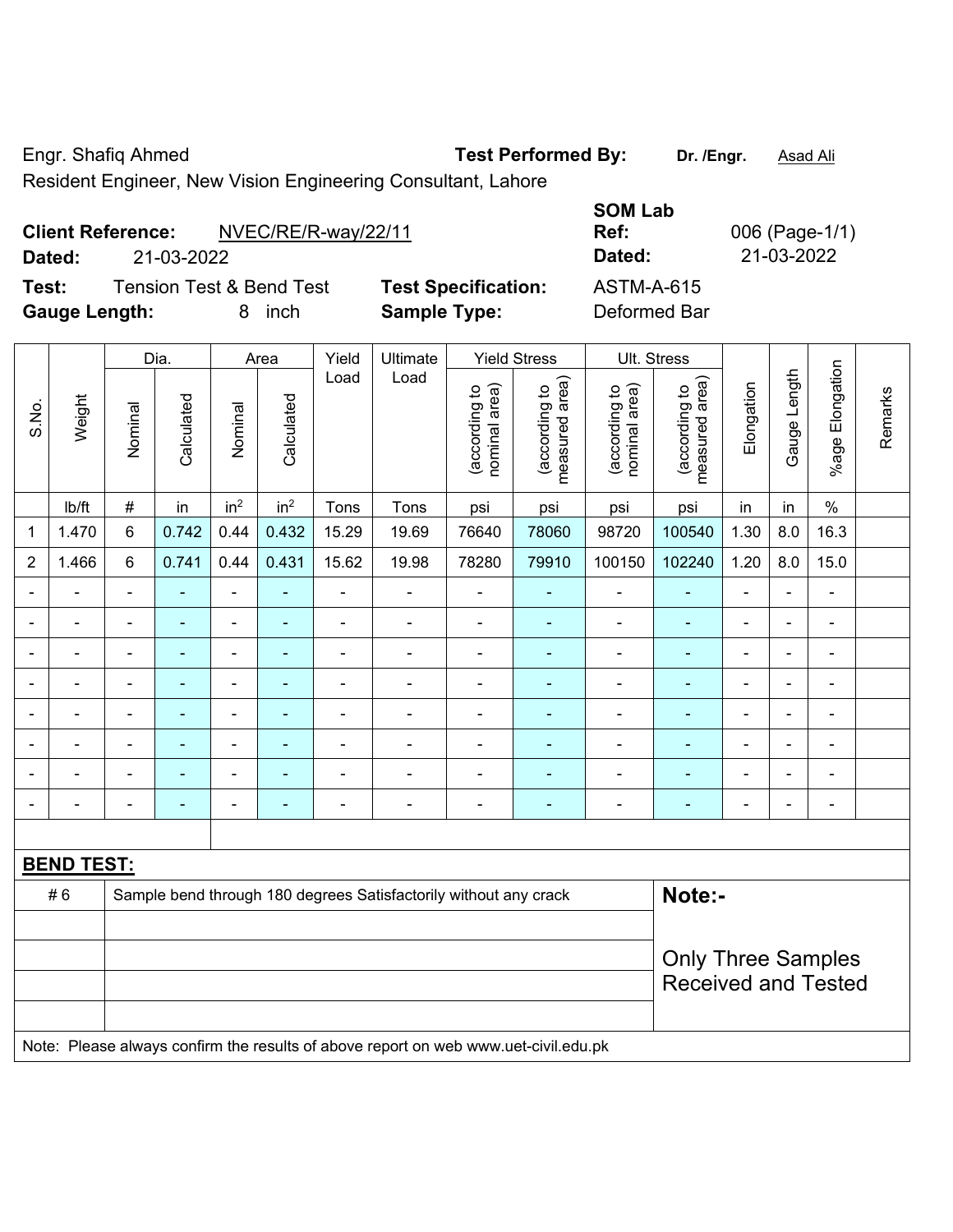Mr.Umar Safdar **Test Performed By:** Dr. /Engr. **Asad Ali Gillani** Assembly Dr. /Engr. **Asad Ali Gillani** Usman Industries, Lahore

**Client Reference:** Nil

**Test:** Tension Test & Bend Test **Test Specification:** ASTM-A-615 **Gauge Length:** 8 inch **Sample Type:** Deformed Bar

**SOM Lab Ref:** 008 (Page-1/1) **Dated:** 22-03-2022 **Dated:** 22-03-2022

|                |                   | Dia.                       |                | Area            |                 | Yield                    | Ultimate                                                                            |                               | <b>Yield Stress</b>             | Ult. Stress                    |                                             |                              |                          |                 |         |
|----------------|-------------------|----------------------------|----------------|-----------------|-----------------|--------------------------|-------------------------------------------------------------------------------------|-------------------------------|---------------------------------|--------------------------------|---------------------------------------------|------------------------------|--------------------------|-----------------|---------|
| S.No.          | Weight            | Nominal                    | Calculated     | Nominal         | Calculated      | Load                     | Load                                                                                | nominal area)<br>according to | (according to<br>measured area) | (according to<br>nominal area) | (according to<br>neasured area)<br>measured | Elongation                   | Gauge Length             | %age Elongation | Remarks |
|                | lb/ft             | $\#$                       | in             | in <sup>2</sup> | in <sup>2</sup> | Tons                     | Tons                                                                                | psi                           | psi                             | psi                            | psi                                         | in                           | in                       | $\frac{0}{0}$   |         |
| 1              | 2.647             | 8                          | 0.995          | 0.79            | 0.778           | 24.13                    | 36.24                                                                               | 67360                         | 68400                           | 101170                         | 102730                                      | 1.60                         | 8.0                      | 20.0            |         |
| $\overline{2}$ | 2.645             | 8                          | 0.995          | 0.79            | 0.777           | 24.08                    | 36.06                                                                               | 67220                         | 68340                           | 100660                         | 102340                                      | 1.70                         | 8.0                      | 21.3            |         |
| 3              | 1.535             | 6                          | 0.758          | 0.44            | 0.451           | 14.27                    | 20.23                                                                               | 71540                         | 69790                           | 101420                         | 98950                                       | 1.40                         | 8.0                      | 17.5            |         |
| 4              | 1.531             | 6                          | 0.757          | 0.44            | 0.450           | 14.37                    | 20.51                                                                               | 72050                         | 70450                           | 102800                         | 100520                                      | 1.30                         | 8.0                      | 16.3            |         |
| 5              | 0.680             | $\overline{4}$             | 0.505          | 0.20            | 0.200           | 6.24                     | 9.02                                                                                | 68800                         | 68800                           | 99480                          | 99480                                       | 1.30                         | 8.0                      | 16.3            |         |
| 6              | 0.684             | $\overline{\mathbf{4}}$    | 0.506          | 0.20            | 0.201           | 6.37                     | 9.04                                                                                | 70260                         | 69910                           | 99710                          | 99210                                       | 1.50                         | 8.0                      | 18.8            |         |
|                |                   | $\overline{\phantom{a}}$   |                |                 |                 |                          | $\overline{a}$                                                                      |                               |                                 |                                |                                             |                              |                          |                 |         |
|                |                   |                            |                | ä,              |                 |                          | ÷                                                                                   | ä,                            | ۰                               | ä,                             |                                             |                              |                          | $\blacksquare$  |         |
|                |                   | $\blacksquare$             | ۰              | $\blacksquare$  | ۰               |                          | ÷                                                                                   | Ē,                            | ٠                               | $\blacksquare$                 |                                             | $\blacksquare$               | $\blacksquare$           | $\blacksquare$  |         |
|                |                   | ٠                          | $\blacksquare$ | -               | ۰               | $\overline{\phantom{0}}$ | $\blacksquare$                                                                      | $\overline{a}$                | $\overline{\phantom{0}}$        | $\blacksquare$                 | $\blacksquare$                              | $\qquad \qquad \blacksquare$ | $\overline{\phantom{0}}$ | $\blacksquare$  |         |
|                |                   |                            |                |                 |                 |                          |                                                                                     |                               |                                 |                                |                                             |                              |                          |                 |         |
|                | <b>BEND TEST:</b> |                            |                |                 |                 |                          |                                                                                     |                               |                                 |                                |                                             |                              |                          |                 |         |
|                | #8                |                            |                |                 |                 |                          | Sample bend through 180 degrees Satisfactorily without any crack                    |                               |                                 |                                | Note:-                                      |                              |                          |                 |         |
|                | #6                |                            |                |                 |                 |                          | Sample bend through 180 degrees Satisfactorily without any crack                    |                               |                                 |                                |                                             |                              |                          |                 |         |
|                | #4                |                            |                |                 |                 |                          | Sample bend through 180 degrees Satisfactorily without any crack                    |                               |                                 |                                | <b>Only Nine Samples</b>                    |                              |                          |                 |         |
|                |                   | <b>Received and Tested</b> |                |                 |                 |                          |                                                                                     |                               |                                 |                                |                                             |                              |                          |                 |         |
|                |                   |                            |                |                 |                 |                          |                                                                                     |                               |                                 |                                |                                             |                              |                          |                 |         |
|                |                   |                            |                |                 |                 |                          | Note: Please always confirm the results of above report on web www.uet-civil.edu.pk |                               |                                 |                                |                                             |                              |                          |                 |         |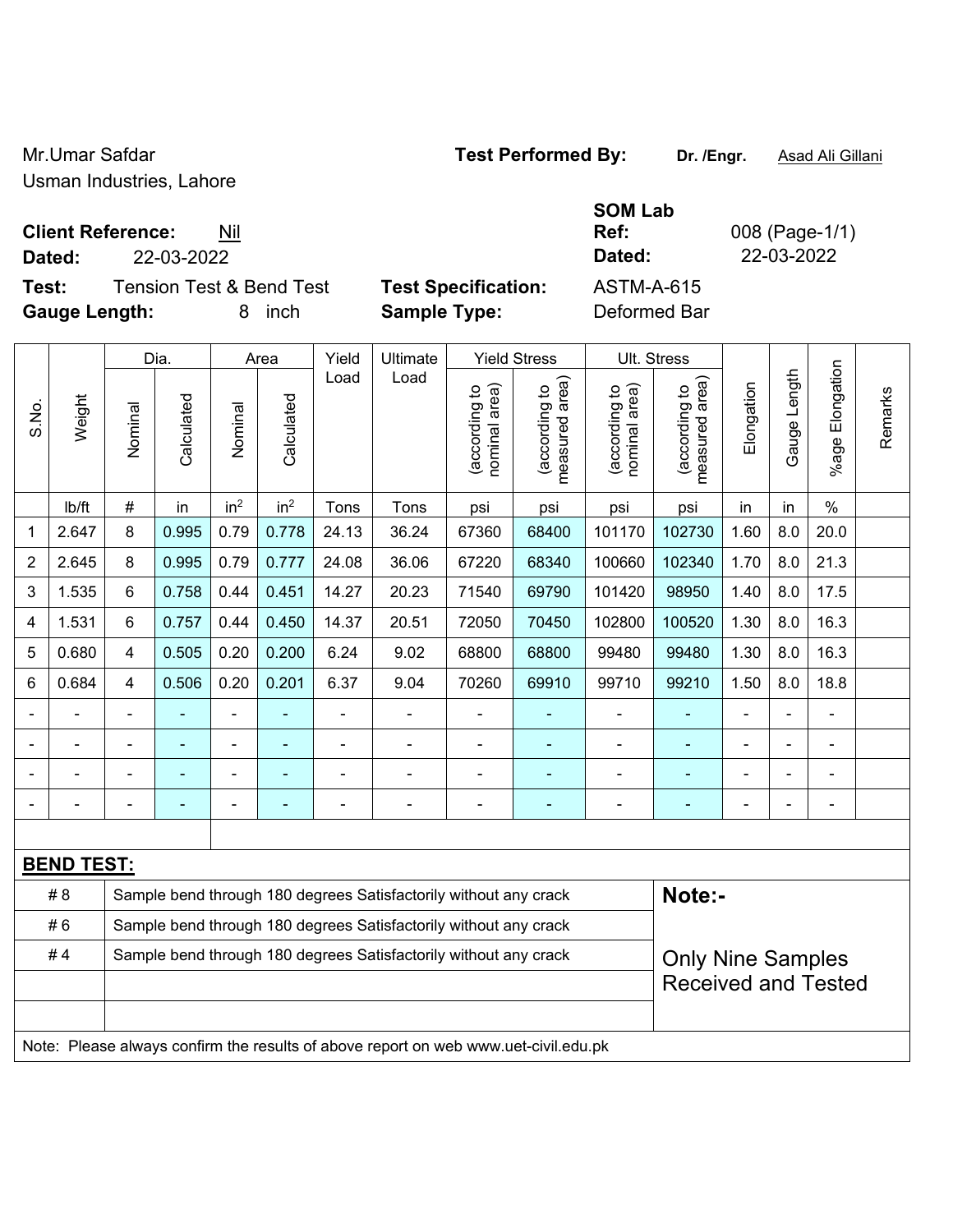Muhammad Shahbaz **Test Performed By: Dr. /Engr.** S.Asad Ali Gillani Imperium Hospitality (Pvt) Ltd. Lahore.

| <b>Client Reference:</b> | IHPL/Steel/0185 | Ref:   | 009 (Page-1/ |
|--------------------------|-----------------|--------|--------------|
| Dated:                   | 21-03-2022      | Dated: | 22-03-2022   |

**Test:** Tension Test & Bend Test **Test Specification:** ASTM-A-615 **Gauge Length:** 8 inch **Sample Type:** Deformed Bar

**SOM Lab Ref:** 009 (Page-1/2)

|                |                      |                                                                                     | Dia.       |                 | Area            | Yield                  | Ultimate                                                         |                                | <b>Yield Stress</b>             |                                | Ult. Stress                     |                          |                |                            |         |
|----------------|----------------------|-------------------------------------------------------------------------------------|------------|-----------------|-----------------|------------------------|------------------------------------------------------------------|--------------------------------|---------------------------------|--------------------------------|---------------------------------|--------------------------|----------------|----------------------------|---------|
| S.No.          | Weight               | Nominal                                                                             | Calculated | Nominal         | Calculated      | Load                   | Load                                                             | nominal area)<br>(according to | measured area)<br>(according to | (according to<br>nominal area) | (according to<br>measured area) | Elongation               | Gauge Length   | Elongation<br>$%$ age      | Remarks |
|                | lb/ft                | $\#$                                                                                | in         | in <sup>2</sup> | in <sup>2</sup> | Tons                   | Tons                                                             | psi                            | psi                             | psi                            | psi                             | in                       | in             | $\%$                       |         |
| $\mathbf{1}$   | 2.650                | $\,8\,$                                                                             | 0.996      | 0.79            | 0.779           | 24.46                  | 35.78                                                            | 68300                          | 69270                           | 99890                          | 101300                          | 1.30                     | 8.0            | 16.3                       |         |
| $\overline{2}$ | 2.650                | 8                                                                                   | 0.996      | 0.79            | 0.779           | 24.26                  | 35.09                                                            | 67730                          | 68690                           | 97950                          | 99340                           | 1.20                     | 8.0            | 15.0                       |         |
| 3              | 2.653                | 8                                                                                   | 0.997      | 0.79            | 0.780           | 23.87                  | 34.66                                                            | 66650                          | 67510                           | 96760                          | 98000                           | 1.20                     | 8.0            | 15.0                       |         |
|                |                      | $\blacksquare$                                                                      | ä,         | $\blacksquare$  |                 | $\blacksquare$         | $\blacksquare$                                                   | $\blacksquare$                 |                                 | $\blacksquare$                 |                                 | -                        |                |                            |         |
|                |                      | $\blacksquare$                                                                      | L,         | $\blacksquare$  | ٠               | $\blacksquare$         | ä,                                                               | $\blacksquare$                 | $\blacksquare$                  | $\blacksquare$                 | $\blacksquare$                  | $\blacksquare$           | $\overline{a}$ | $\blacksquare$             |         |
|                |                      | $\blacksquare$                                                                      | ÷,         | $\blacksquare$  |                 | $\blacksquare$         | ä,                                                               | $\blacksquare$                 |                                 | $\blacksquare$                 | $\blacksquare$                  | ÷                        | $\overline{a}$ | $\blacksquare$             |         |
|                |                      |                                                                                     |            |                 |                 |                        | $\blacksquare$                                                   | $\blacksquare$                 | $\blacksquare$                  |                                |                                 | ۰                        |                |                            |         |
|                |                      | $\blacksquare$                                                                      | ÷,         | ÷               |                 | $\blacksquare$         | $\blacksquare$                                                   | $\blacksquare$                 | ۰                               |                                | $\overline{\phantom{0}}$        | ä,                       | $\blacksquare$ | $\blacksquare$             |         |
|                |                      |                                                                                     | ä,         | -               |                 |                        | $\blacksquare$                                                   | $\blacksquare$                 | ÷                               |                                |                                 | ä,                       |                | $\blacksquare$             |         |
|                |                      |                                                                                     | ä,         |                 |                 |                        | $\blacksquare$                                                   | $\blacksquare$                 |                                 |                                |                                 | $\blacksquare$           |                | $\blacksquare$             |         |
|                | <b>Witnessed By:</b> |                                                                                     |            |                 |                 | Engr.Rafi Ullah (IHPL) |                                                                  |                                |                                 |                                |                                 |                          |                |                            |         |
|                | <b>BEND TEST:</b>    |                                                                                     |            |                 |                 |                        |                                                                  |                                |                                 |                                |                                 |                          |                |                            |         |
|                | # 8                  |                                                                                     |            |                 |                 |                        | Sample bend through 180 degrees Satisfactorily without any crack |                                |                                 |                                | Note:-                          |                          |                |                            |         |
|                | # 8                  |                                                                                     |            |                 |                 |                        | Sample bend through 180 degrees Satisfactorily without any crack |                                |                                 |                                |                                 |                          |                |                            |         |
|                |                      |                                                                                     |            |                 |                 |                        |                                                                  |                                |                                 |                                |                                 | <b>Only Five Samples</b> |                | <b>Received and Tested</b> |         |
|                |                      | Note: Please always confirm the results of above report on web www.uet-civil.edu.pk |            |                 |                 |                        |                                                                  |                                |                                 |                                |                                 |                          |                |                            |         |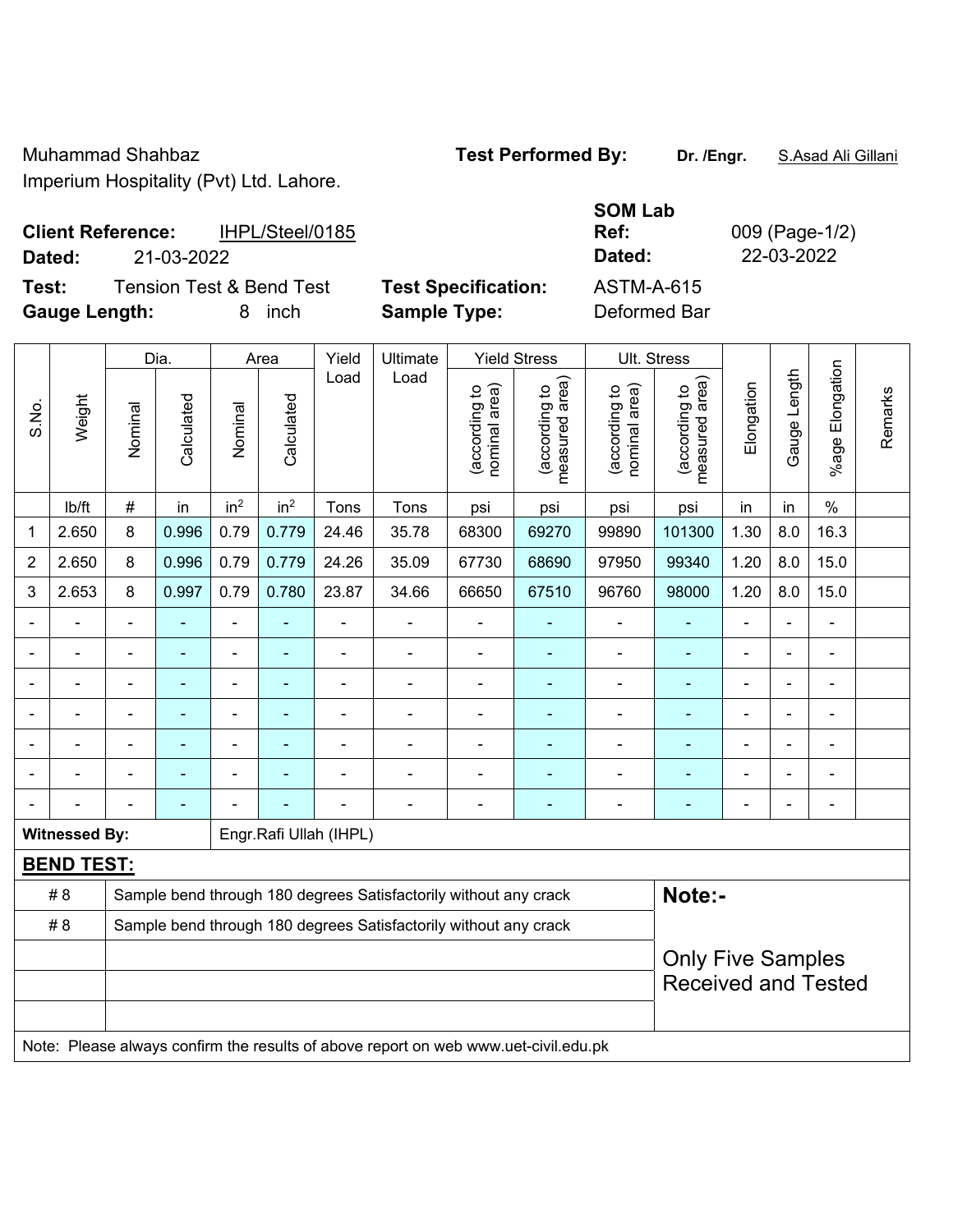Muhammad Shahbaz **Test Performed By: Dr. /Engr.** S.Asad Ali Gillani Imperium Hospitality (Pvt) Ltd. Lahore.

| <b>Client Reference:</b> | IHPL/Steel/0186 | Ref:   | 009 (Page-2/ |
|--------------------------|-----------------|--------|--------------|
| Dated:                   | 21-03-2022      | Dated: | 22-03-2022   |

**Test:** Tension Test & Bend Test **Test Specification:** ASTM-A-615 **Gauge Length:** 8 inch **Sample Type:** Deformed Bar

**SOM Lab Ref:** 009 (Page-2/2)

|                |                      | Dia.<br>Area   |                | Yield           | Ultimate                 |                        | <b>Yield Stress</b>                                                                 |                                | Ult. Stress                     |                                |                                 |                |                |                       |         |
|----------------|----------------------|----------------|----------------|-----------------|--------------------------|------------------------|-------------------------------------------------------------------------------------|--------------------------------|---------------------------------|--------------------------------|---------------------------------|----------------|----------------|-----------------------|---------|
| S.No.          | Weight               | Nominal        | Calculated     | Nominal         | Calculated               | Load                   | Load                                                                                | nominal area)<br>(according to | (according to<br>measured area) | (according to<br>nominal area) | (according to<br>measured area) | Elongation     | Gauge Length   | Elongation<br>$%$ age | Remarks |
|                | lb/ft                | $\#$           | in             | in <sup>2</sup> | in <sup>2</sup>          | Tons                   | Tons                                                                                | psi                            | psi                             | psi                            | psi                             | in             | in             | $\%$                  |         |
| $\mathbf 1$    | 2.705                | 8              | 1.006          | 0.79            | 0.795                    | 24.08                  | 34.66                                                                               | 67220                          | 66800                           | 96760                          | 96150                           | 1.30           | 8.0            | 16.3                  |         |
| $\overline{2}$ | 2.640                | 8              | 0.994          | 0.79            | 0.776                    | 24.16                  | 34.81                                                                               | 67450                          | 68660                           | 97190                          | 98940                           | 1.20           | 8.0            | 15.0                  |         |
| 3              | 2.640                | 8              | 0.994          | 0.79            | 0.776                    | 24.92                  | 35.78                                                                               | 69580                          | 70840                           | 99890                          | 101690                          | 1.20           | 8.0            | 15.0                  |         |
| $\blacksquare$ |                      | ä,             | ä,             | ÷,              |                          | $\blacksquare$         | $\blacksquare$                                                                      | $\blacksquare$                 |                                 | $\blacksquare$                 |                                 | $\blacksquare$ | $\blacksquare$ | $\blacksquare$        |         |
| $\blacksquare$ |                      | $\blacksquare$ | $\blacksquare$ | $\blacksquare$  | $\blacksquare$           | $\blacksquare$         | $\blacksquare$                                                                      | $\overline{\phantom{a}}$       | ٠                               | $\blacksquare$                 | ÷                               | ÷,             | ä,             | $\blacksquare$        |         |
|                |                      | ä,             | ä,             | $\blacksquare$  | $\overline{\phantom{a}}$ | $\blacksquare$         | $\blacksquare$                                                                      | $\blacksquare$                 | ۰                               |                                | $\blacksquare$                  | ä,             | $\blacksquare$ | $\blacksquare$        |         |
|                |                      |                |                | $\blacksquare$  |                          |                        |                                                                                     | ÷                              |                                 |                                |                                 | L.             |                |                       |         |
|                |                      |                |                | $\blacksquare$  |                          |                        |                                                                                     |                                |                                 |                                |                                 |                |                |                       |         |
|                |                      |                |                | ۰               |                          |                        |                                                                                     | $\blacksquare$                 | $\blacksquare$                  |                                |                                 | $\overline{a}$ |                |                       |         |
|                |                      |                | $\blacksquare$ |                 |                          |                        | $\overline{\phantom{0}}$                                                            | $\blacksquare$                 | ٠                               | $\blacksquare$                 | ٠                               | $\blacksquare$ | $\blacksquare$ | $\blacksquare$        |         |
|                | <b>Witnessed By:</b> |                |                |                 |                          | Engr.Rafi Ullah (IHPL) |                                                                                     |                                |                                 |                                |                                 |                |                |                       |         |
|                | <b>BEND TEST:</b>    |                |                |                 |                          |                        |                                                                                     |                                |                                 |                                |                                 |                |                |                       |         |
|                | # 8                  |                |                |                 |                          |                        | Sample bend through 180 degrees Satisfactorily without any crack                    |                                |                                 |                                | Note:-                          |                |                |                       |         |
|                | # 8                  |                |                |                 |                          |                        | Sample bend through 180 degrees Satisfactorily without any crack                    |                                |                                 |                                |                                 |                |                |                       |         |
|                |                      |                |                |                 |                          |                        |                                                                                     |                                |                                 |                                | <b>Only Five Samples</b>        |                |                |                       |         |
|                |                      |                |                |                 |                          |                        | <b>Received and Tested</b>                                                          |                                |                                 |                                |                                 |                |                |                       |         |
|                |                      |                |                |                 |                          |                        |                                                                                     |                                |                                 |                                |                                 |                |                |                       |         |
|                |                      |                |                |                 |                          |                        | Note: Please always confirm the results of above report on web www.uet-civil.edu.pk |                                |                                 |                                |                                 |                |                |                       |         |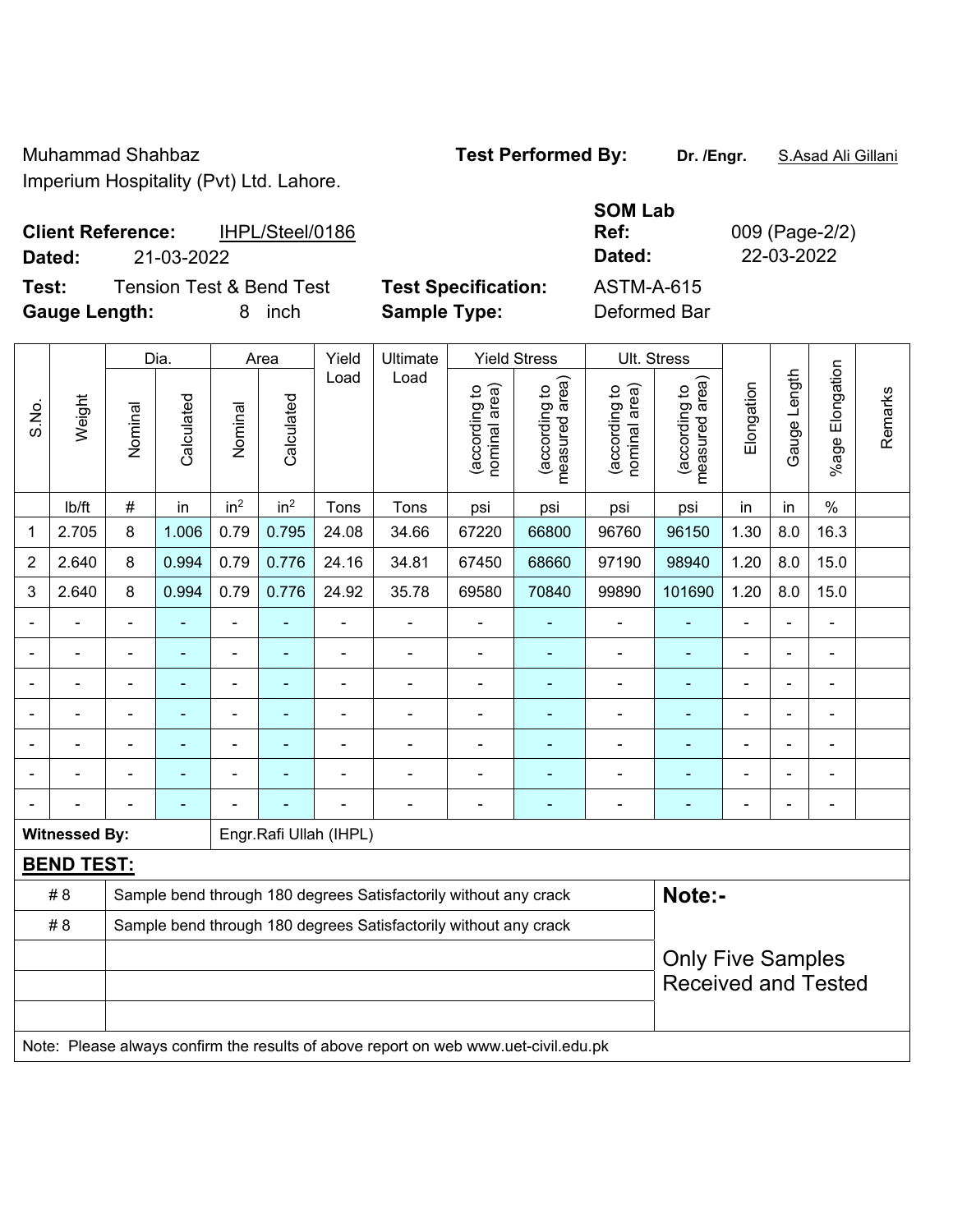Muhammad Shahbaz **Test Performed By: Dr. /Engr.** S.Asad Ali Gillani Imperium Hospitality (Pvt) Ltd. Lahore.

| <b>Client Reference:</b> |            | IHPL/Steel/0184 | Ref:   | 010 (Page-1/ |
|--------------------------|------------|-----------------|--------|--------------|
| Dated:                   | 18-03-2022 |                 | Dated: | 22-03-2022   |

**Test:** Tension Test & Bend Test **Test Specification:** ASTM-A-615 **Gauge Length:** 8 inch **Sample Type:** Deformed Bar

**SOM Lab Ref:** 010 (Page-1/1)

Dia. | Area | Yield | Ultimate | Yield Stress | Ult. Stress %age Elongation %age Elongation Gauge Length Load Load Gauge Length (according to<br>measured area) measured area) (according to<br>measured area) measured area) (according to<br>nominal area) (according to<br>nominal area) Elongation nominal area) nominal area) Elongation (according to (according to (according to (according to Remarks Remarks **Calculated Calculated** Weight Calculated Calculated S.No. Nominal Nominal Vominal Vominal <code>ib/ft</code>  $\mid$  #  $\mid$  in  $\mid$  in<sup>2</sup>  $\mid$  in<sup>2</sup>  $\mid$  Tons  $\mid$  psi  $\mid$  psi  $\mid$  psi  $\mid$  psi  $\mid$  in  $\mid$  in  $\mid$  % 1 | 0.670 | 4 | 0.501 | 0.20 | 0.197 | 6.83 | 8.97 | 75320 | 76460 | 98920 | 100430 | 1.40 | 8.0 | 17.5 2 | 0.667 | 4 | 0.500 | 0.20 | 0.196 | 7.03 | 9.70 | 77560 | 79150 | 107010 | 109200 | 1.20 | 8.0 | 15.0 3 | 0.677 | 4 | 0.503 | 0.20 | 0.199 | 6.78 | 8.97 | 74750 | 75130 | 98920 | 99420 | 1.20 | 8.0 | 15.0 - - - - - - - - - - - - - - - - - - - - - - - - - - - - - - - - - - - - - - - - - - - - - - - - - - - - - - - - - - - - - - - - - - - - - - - - - - - - - - - - - - - - - - - - - - - - - - - - - - - - - - - - - **Witnessed By: Engr.Rafi Ullah (IHPL) BEND TEST:**  # 4 Sample bend through 180 degrees Satisfactorily without any crack **Note:-**#4 Sample bend through 180 degrees Satisfactorily without any crack Only Five Samples Received and Tested

Note: Please always confirm the results of above report on web www.uet-civil.edu.pk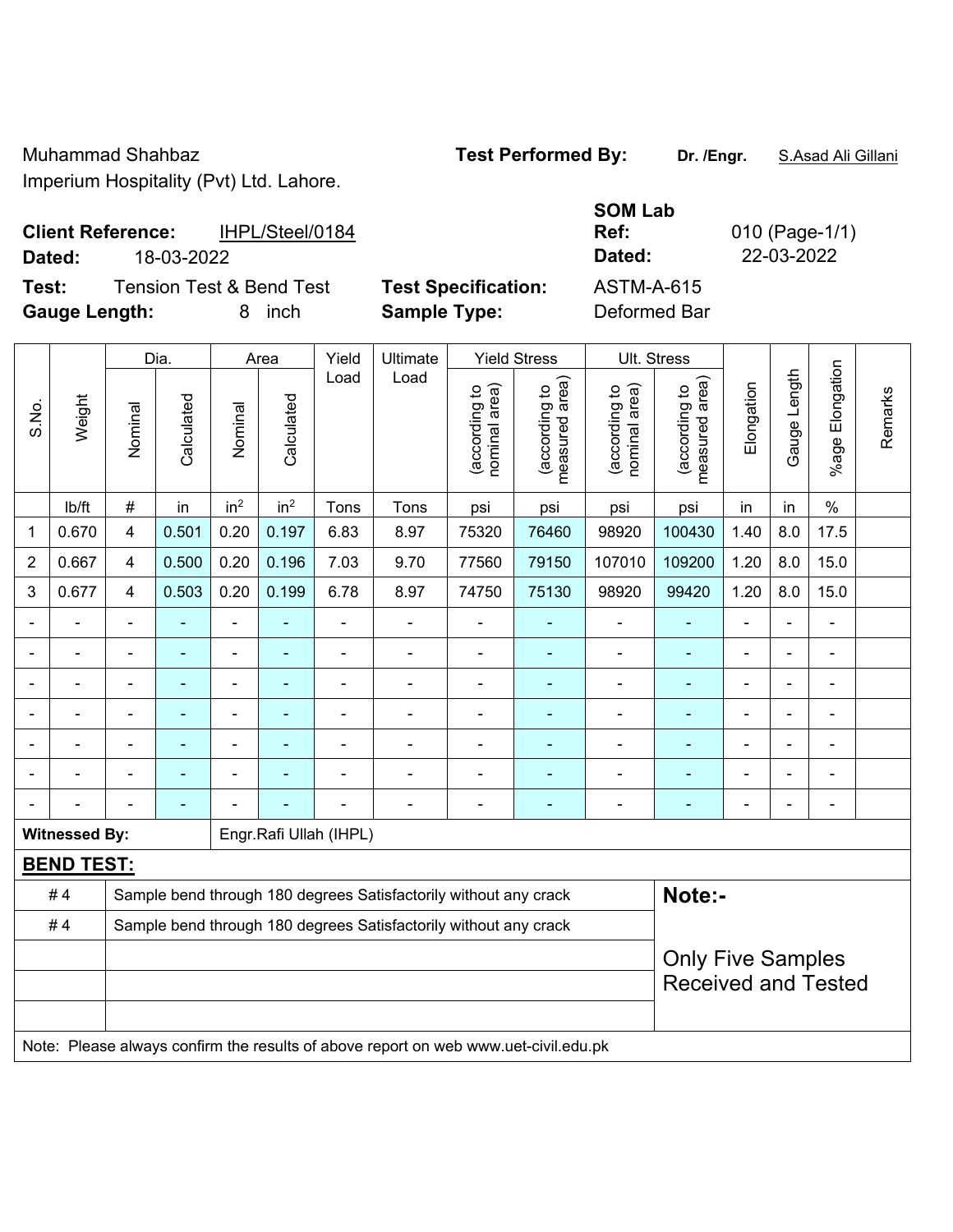Col Tajamal Hussain Riaz ® **Test Performed By:** Dr. /Engr. **Rizwan Riaz** 

RE CSM ACE Limited.Multan.(Secretariat Office Building Multan & Allied Work)

|  | <b>Client Reference:</b> | ACE/RE/CSM/2022/0092 |
|--|--------------------------|----------------------|
|--|--------------------------|----------------------|

**Dated:** 17-03-2022 **Dated:** 22-03-2022

**Test:** Tension Test & Bend Test **Test Specification:** ASTM-A-615 **Gauge Length:** 8 inch **Sample Type:** Deformed Bar (FF Steel)

**SOM Lab Ref:** 011 (Page-1/2)

|                |                   |                | Dia.           |                 | Area            | Yield                    |                                                                                     | Ult. Stress                    |                                 |                                |                                 |                          |              |                 |         |
|----------------|-------------------|----------------|----------------|-----------------|-----------------|--------------------------|-------------------------------------------------------------------------------------|--------------------------------|---------------------------------|--------------------------------|---------------------------------|--------------------------|--------------|-----------------|---------|
| S.No.          | Weight            | Nominal        | Calculated     | Nominal         | Calculated      | Load                     | Load                                                                                | nominal area)<br>(according to | measured area)<br>(according to | nominal area)<br>(according to | (according to<br>measured area) | Elongation               | Gauge Length | %age Elongation | Remarks |
|                | lb/ft             | $\#$           | in             | in <sup>2</sup> | in <sup>2</sup> | Tons                     | Tons                                                                                | psi                            | psi                             | psi                            | psi                             | in                       | in           | $\frac{0}{0}$   |         |
| 1              | 2.696             | 8              | 1.004          | 0.79            | 0.792           | 27.03                    | 35.90                                                                               | 75470                          | 75280                           | 100230                         | 99980                           | 1.50                     | 8.0          | 18.8            |         |
| $\overline{2}$ | 2.725             | 8              | 1.010          | 0.79            | 0.801           | 27.85                    | 36.60                                                                               | 77750                          | 76680                           | 102170                         | 100760                          | 1.50                     | 8.0          | 18.8            |         |
| 3              | 1.510             | 6              | 0.752          | 0.44            | 0.444           | 15.24                    | 19.88                                                                               | 76390                          | 75700                           | 99640                          | 98740                           | 1.30                     | 8.0          | 16.3            |         |
| 4              | 1.498             | 6              | 0.748          | 0.44            | 0.440           | 14.68                    | 19.59                                                                               | 73580                          | 73580                           | 98210                          | 98210                           | 1.10                     | 8.0          | 13.8            |         |
|                |                   |                |                |                 |                 |                          |                                                                                     |                                |                                 |                                |                                 |                          |              |                 |         |
|                |                   | $\blacksquare$ | $\blacksquare$ |                 |                 |                          | $\blacksquare$                                                                      | $\blacksquare$                 | $\blacksquare$                  |                                | $\blacksquare$                  | Ē,                       |              | $\blacksquare$  |         |
|                |                   | $\blacksquare$ | $\blacksquare$ | $\blacksquare$  | $\blacksquare$  | $\overline{\phantom{a}}$ | $\blacksquare$                                                                      | $\blacksquare$                 | $\blacksquare$                  | $\overline{\phantom{a}}$       | $\blacksquare$                  | $\overline{\phantom{a}}$ |              | $\blacksquare$  |         |
|                |                   | $\blacksquare$ | $\blacksquare$ | Ē,              | $\blacksquare$  | ä,                       | ÷                                                                                   | ä,                             |                                 | ä,                             | $\blacksquare$                  | $\blacksquare$           |              | ÷,              |         |
|                |                   |                |                |                 |                 |                          |                                                                                     |                                |                                 |                                | ÷                               |                          |              | $\blacksquare$  |         |
|                |                   |                |                |                 |                 |                          |                                                                                     |                                |                                 |                                | ÷                               |                          |              | ۰               |         |
|                |                   |                |                |                 |                 |                          |                                                                                     |                                |                                 |                                |                                 |                          |              |                 |         |
|                | <b>BEND TEST:</b> |                |                |                 |                 |                          |                                                                                     |                                |                                 |                                |                                 |                          |              |                 |         |
|                | # 8               |                |                |                 |                 |                          | Sample bend through 180 degrees Satisfactorily without any crack                    |                                |                                 |                                | Note:-                          |                          |              |                 |         |
|                | #6                |                |                |                 |                 |                          | Sample bend through 180 degrees Satisfactorily without any crack                    |                                |                                 |                                |                                 |                          |              |                 |         |
|                |                   |                |                |                 |                 |                          | <b>Only Six Samples</b><br><b>Received and Tested</b>                               |                                |                                 |                                |                                 |                          |              |                 |         |
|                |                   |                |                |                 |                 |                          | Note: Please always confirm the results of above report on web www.uet-civil.edu.pk |                                |                                 |                                |                                 |                          |              |                 |         |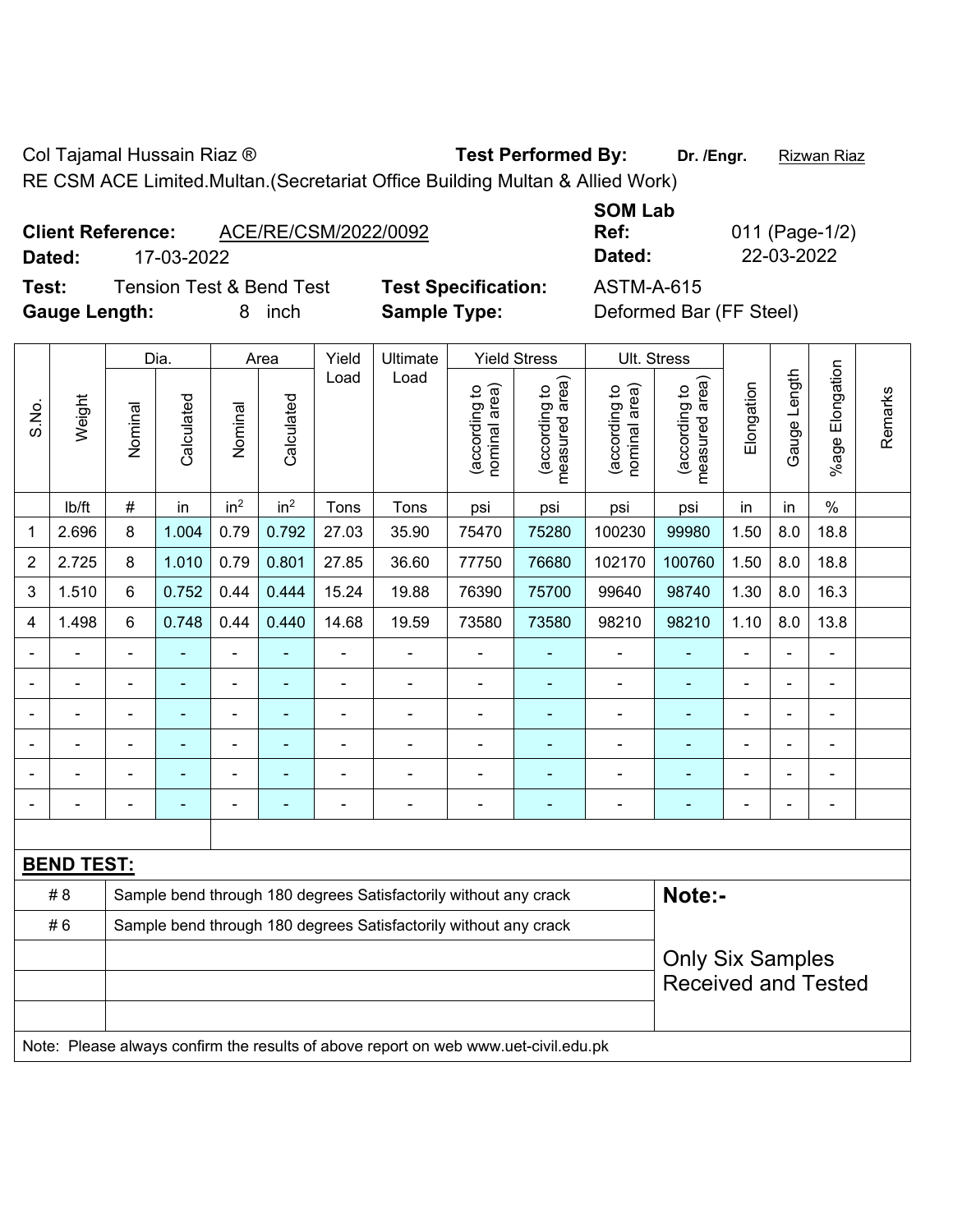Col Tajamal Hussain Riaz ® **Test Performed By:** Dr. /Engr. **Rizwan Riaz** 

RE CSM ACE Limited.Multan.(Secretariat Office Building Multan & Allied Work)

**Test:** Tension Test & Bend Test **Test Specification:** ASTM-A-615 **Gauge Length:** 8 inch **Sample Type:** Deformed Bar (Union Steel)

**SOM Lab Ref:** 011 (Page-2/2) **Dated:** 19-03-2022 **Dated:** 22-03-2022

|                |                   |                | Dia.                                                             |                 | Area            | Yield          | Ultimate                                                                            |                                | <b>Yield Stress</b>             |                                | Ult. Stress                                           |                |                |                       |         |
|----------------|-------------------|----------------|------------------------------------------------------------------|-----------------|-----------------|----------------|-------------------------------------------------------------------------------------|--------------------------------|---------------------------------|--------------------------------|-------------------------------------------------------|----------------|----------------|-----------------------|---------|
| S.No.          | Weight            | Nominal        | Calculated                                                       | Nominal         | Calculated      | Load           | Load                                                                                | nominal area)<br>(according to | (according to<br>measured area) | nominal area)<br>(according to | (according to<br>neasured area)<br>measured           | Elongation     | Gauge Length   | Elongation<br>$%$ age | Remarks |
|                | lb/ft             | #              | in                                                               | in <sup>2</sup> | in <sup>2</sup> | Tons           | Tons                                                                                | psi                            | psi                             | psi                            | psi                                                   | in             | in             | $\%$                  |         |
| 1              | 2.582             | 8              | 0.983                                                            | 0.79            | 0.759           | 23.55          | 32.16                                                                               | 65740                          | 68430                           | 89790                          | 93450                                                 | 1.30           | 8.0            | 16.3                  |         |
| $\overline{2}$ | 2.577             | 8              | 0.982                                                            | 0.79            | 0.757           | 24.03          | 32.23                                                                               | 67080                          | 70000                           | 89990                          | 93910                                                 | 1.50           | 8.0            | 18.8                  |         |
| 3              | 0.670             | 4              | 0.501                                                            | 0.20            | 0.197           | 6.80           | 8.66                                                                                | 74980                          | 76120                           | 95550                          | 97000                                                 | 1.20           | 8.0            | 15.0                  |         |
| 4              | 0.672             | 4              | 0.501                                                            | 0.20            | 0.197           | 6.68           | 8.74                                                                                | 73630                          | 74750                           | 96340                          | 97800                                                 | 1.40           | 8.0            | 17.5                  |         |
|                | ÷.                | $\blacksquare$ | $\blacksquare$                                                   | ÷,              | ä,              | $\blacksquare$ | $\blacksquare$                                                                      | $\blacksquare$                 |                                 | $\blacksquare$                 | $\blacksquare$                                        | $\blacksquare$ | $\blacksquare$ | $\blacksquare$        |         |
|                | $\blacksquare$    | $\blacksquare$ | ä,                                                               | ÷               | ۰               | $\blacksquare$ | ÷                                                                                   | ä,                             |                                 | $\blacksquare$                 | $\blacksquare$                                        | ä,             |                | ä,                    |         |
|                | ä,                |                | $\blacksquare$                                                   | ä,              |                 | ä,             | ÷                                                                                   | ä,                             |                                 | $\blacksquare$                 | ä,                                                    | L,             |                | $\blacksquare$        |         |
|                |                   |                |                                                                  |                 |                 |                |                                                                                     |                                |                                 |                                |                                                       |                |                | $\sim$                |         |
|                |                   |                |                                                                  |                 |                 |                |                                                                                     |                                |                                 |                                |                                                       |                |                |                       |         |
| $\blacksquare$ |                   |                |                                                                  | ÷               |                 |                | Ē,                                                                                  | $\blacksquare$                 | $\blacksquare$                  | ÷,                             | ÷,                                                    |                |                | $\blacksquare$        |         |
|                |                   |                |                                                                  |                 |                 |                |                                                                                     |                                |                                 |                                |                                                       |                |                |                       |         |
|                | <b>BEND TEST:</b> |                |                                                                  |                 |                 |                |                                                                                     |                                |                                 |                                |                                                       |                |                |                       |         |
|                | # 8               |                |                                                                  |                 |                 |                | Sample bend through 180 degrees Satisfactorily without any crack                    |                                |                                 |                                | Note:-                                                |                |                |                       |         |
|                | #4                |                | Sample bend through 180 degrees Satisfactorily without any crack |                 |                 |                |                                                                                     |                                |                                 |                                |                                                       |                |                |                       |         |
|                |                   |                |                                                                  |                 |                 |                |                                                                                     |                                |                                 |                                | <b>Only Six Samples</b><br><b>Received and Tested</b> |                |                |                       |         |
|                |                   |                |                                                                  |                 |                 |                | Note: Please always confirm the results of above report on web www.uet-civil.edu.pk |                                |                                 |                                |                                                       |                |                |                       |         |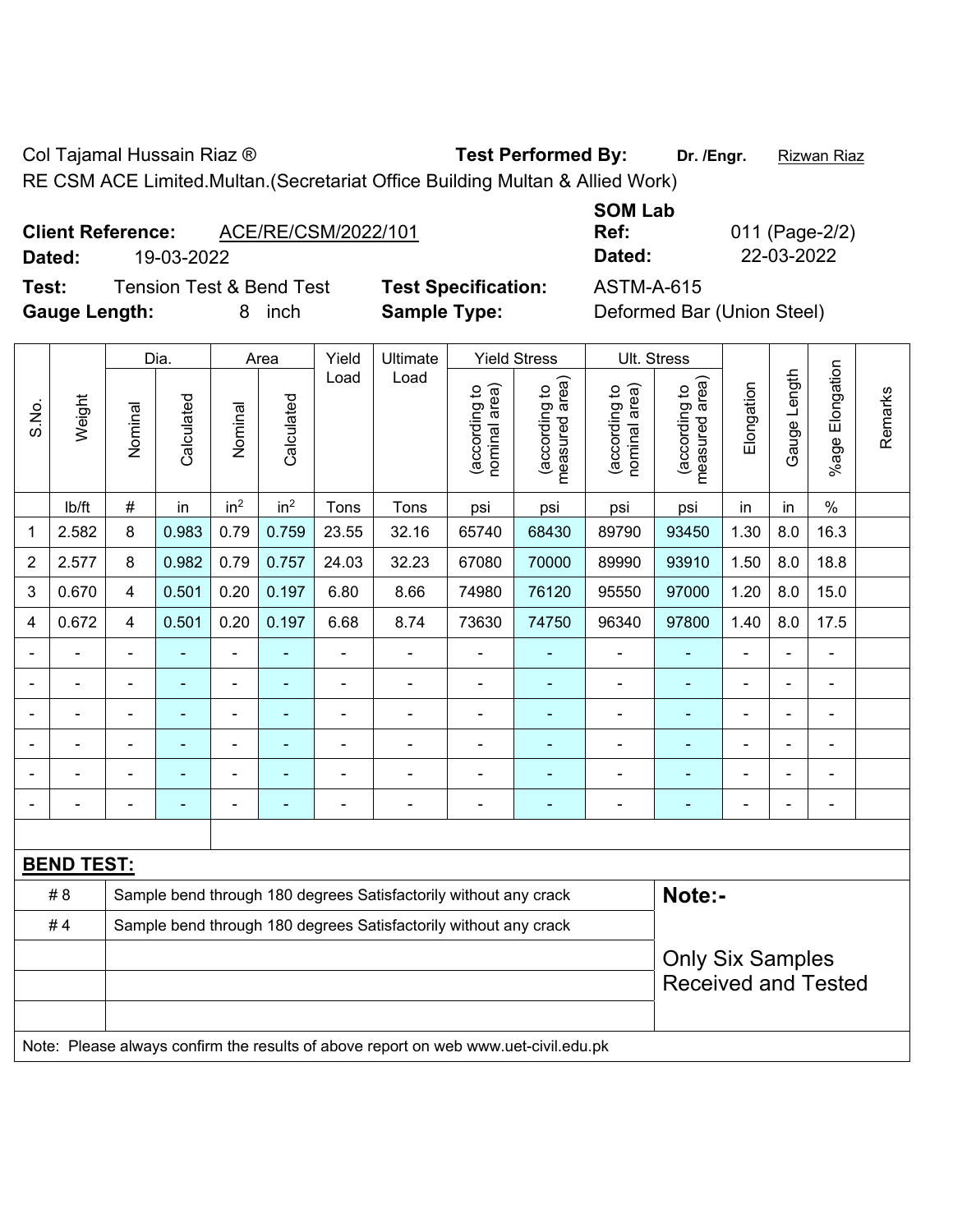Shahzad Khaleeq Awan **Test Performed By: Dr. /Engr.** Asad Ali Gillani

PM Izhar Const.(Const Of Production Unit For Fabriziao Style-QABP Sheikhupura)

| <b>Client Reference:</b> | ICPL/Const-FS/22/024     |                            | --------<br>Ref: | 012 (Page-1/ |
|--------------------------|--------------------------|----------------------------|------------------|--------------|
| Dated:                   | 22-03-2022               |                            | Dated:           | 22-03-2022   |
| Test:                    | Tension Test & Bend Test | <b>Test Specification:</b> | ASTM-A-615       |              |

Nominal

Vominal

**Calculated** 

Calculated

**Specification:** ASTM-A-615 **Gauge Length:** 8 inch **Sample Type:** Deformed Bar

> (according to nominal area)

(according to<br>nominal area)

(according to measured area)

(according to<br>measured area)

(according to nominal area)

(according to<br>nominal area)

Dia. | Area | Yield | Ultimate | Yield Stress | Ult. Stress

<code>ib/ft</code>  $\mid$  #  $\mid$  in  $\mid$  in<sup>2</sup>  $\mid$  in<sup>2</sup>  $\mid$  Tons  $\mid$  psi  $\mid$  psi  $\mid$  psi  $\mid$  psi  $\mid$  in  $\mid$  in  $\mid$  % 1 | 0.676 | 4 | 0.503 | 0.20 | 0.199 | 7.16 | 9.40 | 78910 | 79310 | 103640 | 104160 | 1.30 | 8.0 | 16.3 2 | 0.668 | 4 | 0.500 | 0.20 | 0.196 | 7.21 | 9.60 | 79470 | 81100 | 105890 | 108050 | 1.40 | 8.0 | 17.5 - - - - - - - - - - - - - - - - - - - - - - - - - - - - - - - - - - - - - - - - - - - - - - - - - - - - - - - - - - - - - - - - - - - - - - - - - - - - - - - - - - - - - - - - - - - - - - - - - - - - - - - - - - - - - - - - - - - - - - - -

Load Load

# 4 Sample bend through 180 degrees Satisfactorily without any crack **Note:-**

Note: Please always confirm the results of above report on web www.uet-civil.edu.pk

**SOM Lab Ref:** 012 (Page-1/2)

> (according to measured area)

(according to<br>measured area)

Gauge Length

Gauge Length

%age Elongation

%age Elongation

Remarks

Remarks

**Elongation** 

Elongation

Only Three Samples Received and Tested

Nominal

Vominal

**Calculated** 

Calculated

S.No.

Weight

**BEND TEST:**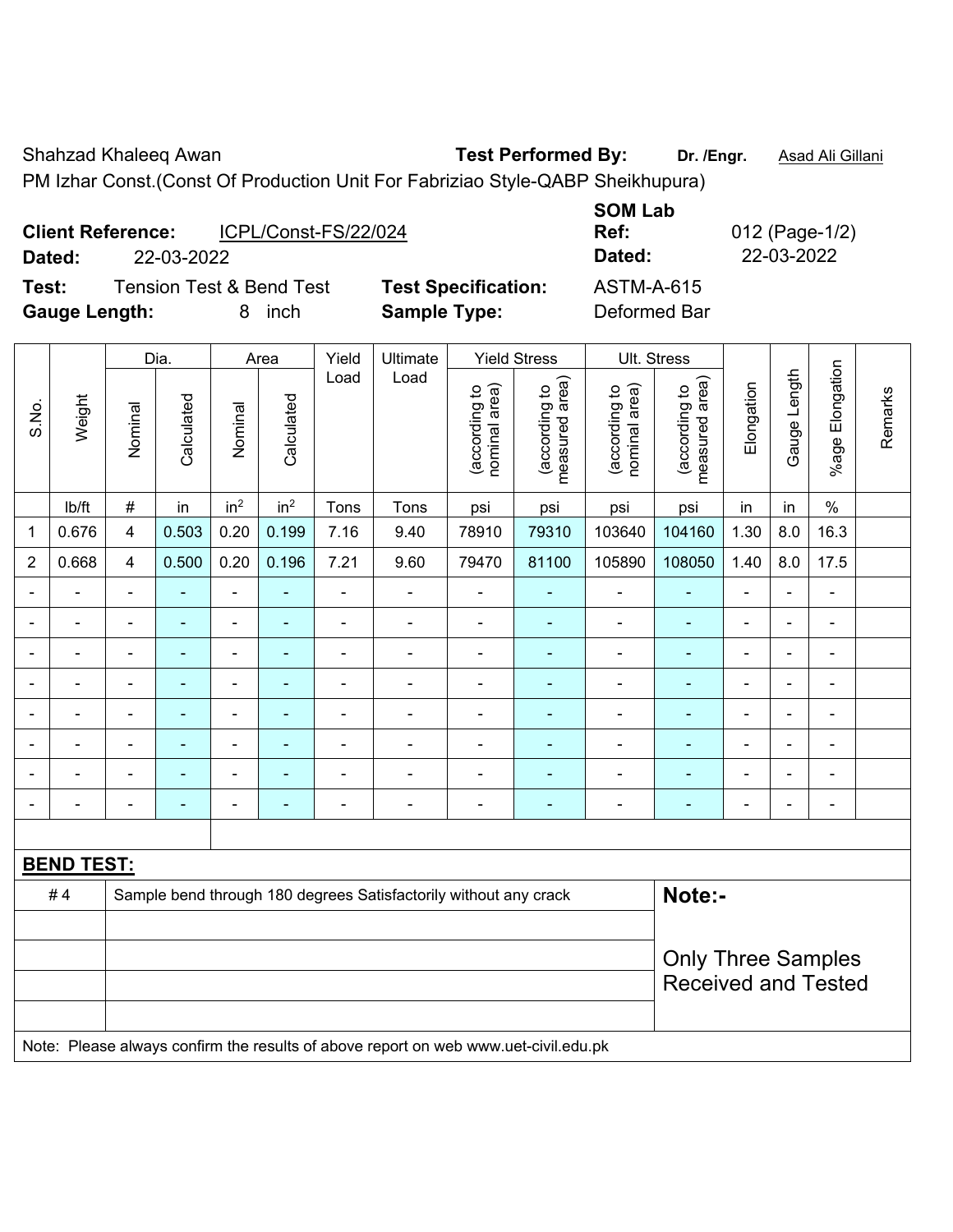Shahzad Khaleeq Awan **Test Performed By:** Dr. /Engr. **Asad Ali Gillani** 

PM Izhar Const.(Const Of Production Unit For Fabriziao Style-QABP Sheikhupura)

| <b>Client Reference:</b> |            | ICPL/Const-FS/22/025                |                  |
|--------------------------|------------|-------------------------------------|------------------|
| Dated:                   | 22-03-2022 |                                     |                  |
| Test:                    |            | <b>Tension Test &amp; Bend Test</b> | <b>Test Sper</b> |

**Gauge Length:** 8 inch **Sample Type:** Deformed Bar

**SOM Lab Ref:** 012 (Page-2/2) **Dated:** 22-03-2022 **Dated:** 22-03-2022 **Testigs: Test Specification:** ASTM-A-615

|                |                                                                        |                          | Dia.           |                          | Area            | Yield                        | Ultimate       |                                | <b>Yield Stress</b>                                     |                                | Ult. Stress                     |                              |                |                          |         |
|----------------|------------------------------------------------------------------------|--------------------------|----------------|--------------------------|-----------------|------------------------------|----------------|--------------------------------|---------------------------------------------------------|--------------------------------|---------------------------------|------------------------------|----------------|--------------------------|---------|
| S.No.          | Weight                                                                 | Nominal                  | Calculated     | Nominal                  | Calculated      | Load                         | Load           | nominal area)<br>(according to | measured area)<br>(according to                         | nominal area)<br>(according to | measured area)<br>(according to | Elongation                   | Gauge Length   | %age Elongation          | Remarks |
|                | lb/ft                                                                  | $\#$                     | in             | in <sup>2</sup>          | in <sup>2</sup> | Tons                         | Tons           | psi                            | psi                                                     | psi                            | psi                             | in                           | in             | $\%$                     |         |
| 1              | 1.477                                                                  | 6                        | 0.743          | 0.44                     | 0.434           | 14.78                        | 19.80          | 74090                          | 75110                                                   | 99230                          | 100600                          | 1.50                         | 8.0            | 18.8                     |         |
| $\overline{2}$ | 1.479                                                                  | 6                        | 0.744          | 0.44                     | 0.435           | 14.88                        | 19.93          | 74600                          | 75460                                                   | 99890                          | 101040                          | 1.40                         | 8.0            | 17.5                     |         |
|                |                                                                        |                          |                | ä,                       |                 | $\blacksquare$               |                |                                |                                                         | $\blacksquare$                 |                                 | $\blacksquare$               | $\blacksquare$ | $\blacksquare$           |         |
|                | ÷                                                                      | $\blacksquare$           | ÷,             | $\overline{\phantom{0}}$ | ٠               | $\blacksquare$               | ä,             | L,                             | $\blacksquare$                                          | ÷,                             | ÷                               | $\qquad \qquad \blacksquare$ | ä,             | $\blacksquare$           |         |
|                | Ē.                                                                     | $\blacksquare$           | $\blacksquare$ | ۰                        | $\blacksquare$  | $\qquad \qquad \blacksquare$ | $\blacksquare$ | Ē,                             | $\overline{\phantom{a}}$                                | ÷                              | $\blacksquare$                  | ۰                            | $\blacksquare$ | $\blacksquare$           |         |
|                |                                                                        |                          | ۳              | $\overline{a}$           | $\blacksquare$  | $\blacksquare$               |                |                                |                                                         | ۰                              | Ē.                              | $\blacksquare$               | $\blacksquare$ | $\blacksquare$           |         |
|                | Ē.                                                                     | $\blacksquare$           | $\blacksquare$ | ۰                        | ۰               | $\blacksquare$               | $\blacksquare$ |                                |                                                         | ÷                              | $\blacksquare$                  | $\blacksquare$               | $\blacksquare$ | $\overline{\phantom{a}}$ |         |
|                |                                                                        |                          | $\blacksquare$ | $\blacksquare$           | ۰               | $\blacksquare$               | $\blacksquare$ | Ē,                             | $\overline{\phantom{a}}$                                | $\blacksquare$                 | Ē,                              | $\blacksquare$               |                | $\blacksquare$           |         |
|                | $\blacksquare$                                                         | $\overline{\phantom{0}}$ | $\blacksquare$ | ۰                        | $\blacksquare$  | $\blacksquare$               | $\blacksquare$ | ٠                              |                                                         | $\overline{a}$                 | $\blacksquare$                  | ۰                            | $\blacksquare$ | $\blacksquare$           |         |
|                | L.                                                                     |                          | $\blacksquare$ | ÷                        | ۰               | $\blacksquare$               | ÷              | Ē,                             | $\overline{\phantom{a}}$                                | ÷                              | $\blacksquare$                  | $\blacksquare$               | $\blacksquare$ | $\overline{\phantom{a}}$ |         |
|                |                                                                        |                          |                |                          |                 |                              |                |                                |                                                         |                                |                                 |                              |                |                          |         |
|                | <b>BEND TEST:</b>                                                      |                          |                |                          |                 |                              |                |                                |                                                         |                                |                                 |                              |                |                          |         |
|                | #6<br>Sample bend through 180 degrees Satisfactorily without any crack |                          |                |                          |                 |                              |                |                                |                                                         |                                | Note:-                          |                              |                |                          |         |
|                |                                                                        |                          |                |                          |                 |                              |                |                                |                                                         |                                |                                 |                              |                |                          |         |
|                |                                                                        |                          |                |                          |                 |                              |                |                                | <b>Only Three Samples</b><br><b>Received and Tested</b> |                                |                                 |                              |                |                          |         |
|                |                                                                        |                          |                |                          |                 |                              |                |                                |                                                         |                                |                                 |                              |                |                          |         |

Note: Please always confirm the results of above report on web www.uet-civil.edu.pk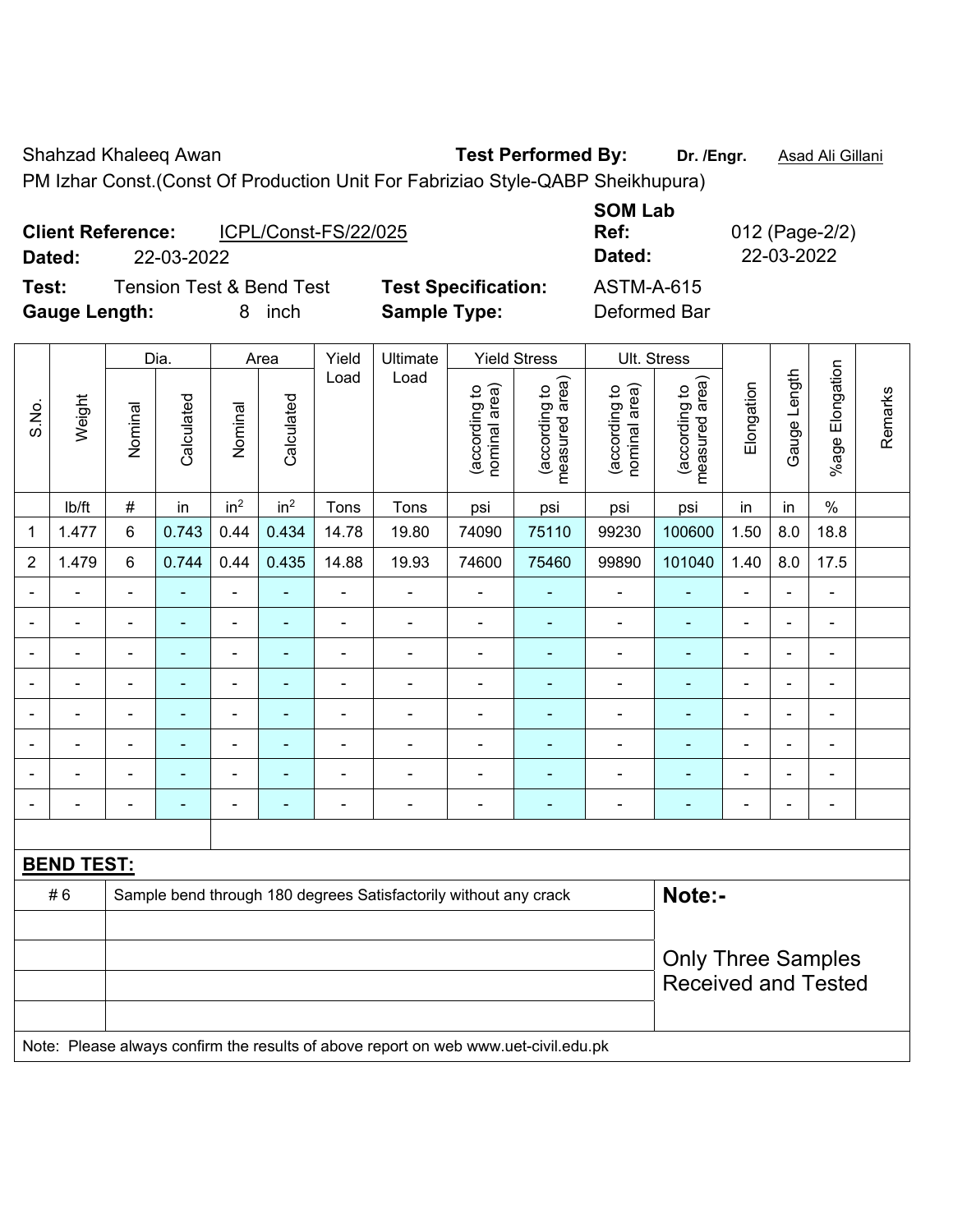Engr. Shafaqat Ali **Test Performed By:** Dr. /Engr. **Rizwan Riaz** 

(Asst Structure Engineer) Unique Engineering Consultants

**Test:** Tension Test & Bend Test **Test Specification: Gauge Length:** 8 inch **Sample Type:** Deformed Bar

| <b>Client Reference:</b><br>Nil              |                            | <b>SOM Lab</b><br>Ref: | 013 (Page-1/1) |
|----------------------------------------------|----------------------------|------------------------|----------------|
| 22-03-2022<br>Dated:                         |                            | Dated:                 | 22-03-2022     |
| Test:<br><b>Tension Test &amp; Bend Test</b> | <b>Test Specification:</b> | ASTM-A-615             |                |
| Gauge Length:<br>8 inch                      | Sample Type:               | Deformed Bar           |                |

|                |                                                                                     |                | Dia.                     |                          | Area            | Yield          | Ultimate                                                         |                                | <b>Yield Stress</b>             |                                | Ult. Stress                                             |                |                          |                              |         |
|----------------|-------------------------------------------------------------------------------------|----------------|--------------------------|--------------------------|-----------------|----------------|------------------------------------------------------------------|--------------------------------|---------------------------------|--------------------------------|---------------------------------------------------------|----------------|--------------------------|------------------------------|---------|
| S.No.          | Weight                                                                              | Nominal        | Calculated               | Nominal                  | Calculated      | Load           | Load                                                             | nominal area)<br>(according to | (according to<br>measured area) | (according to<br>nominal area) | (according to<br>measured area)                         | Elongation     | Gauge Length             | Elongation<br>$%$ age        | Remarks |
|                | Ib/ft                                                                               | #              | in                       | in <sup>2</sup>          | in <sup>2</sup> | Tons           | Tons                                                             | psi                            | psi                             | psi                            | psi                                                     | in             | in                       | $\%$                         |         |
| 1              | 2.615                                                                               | 8              | 0.989                    | 0.79                     | 0.768           | 28.82          | 35.83                                                            | 80450                          | 82760                           | 100030                         | 102900                                                  | 1.60           | 8.0                      | 20.0                         |         |
| $\overline{2}$ | 2.602                                                                               | 8              | 0.987                    | 0.79                     | 0.765           | 27.17          | 34.07                                                            | 75840                          | 78320                           | 95110                          | 98220                                                   | 1.50           | 8.0                      | 18.8                         |         |
|                |                                                                                     | $\blacksquare$ |                          | $\blacksquare$           |                 | $\blacksquare$ | $\blacksquare$                                                   | $\blacksquare$                 |                                 | $\blacksquare$                 |                                                         | ä,             |                          | ÷,                           |         |
|                |                                                                                     |                |                          |                          |                 |                | $\blacksquare$                                                   | $\blacksquare$                 | ٠                               | $\blacksquare$                 | ۰                                                       | $\blacksquare$ |                          | $\blacksquare$               |         |
| $\blacksquare$ | $\blacksquare$                                                                      | $\blacksquare$ | $\overline{\phantom{0}}$ | $\overline{\phantom{0}}$ | ٠               | $\blacksquare$ | $\blacksquare$                                                   | $\blacksquare$                 | ۰                               | $\blacksquare$                 | ۰                                                       | $\blacksquare$ | $\overline{\phantom{0}}$ | $\overline{\phantom{a}}$     |         |
| Ē,             | $\blacksquare$                                                                      | $\blacksquare$ |                          | $\blacksquare$           | $\blacksquare$  | Ē,             | $\overline{\phantom{a}}$                                         | $\overline{\phantom{a}}$       | $\blacksquare$                  | $\blacksquare$                 | ÷                                                       | $\blacksquare$ | $\blacksquare$           | $\blacksquare$               |         |
|                | $\blacksquare$                                                                      | $\blacksquare$ | $\blacksquare$           | $\blacksquare$           | $\blacksquare$  | ä,             | $\blacksquare$                                                   | $\blacksquare$                 | $\blacksquare$                  | $\blacksquare$                 | ÷                                                       | ä,             | $\overline{a}$           | $\blacksquare$               |         |
|                |                                                                                     |                |                          | $\blacksquare$           |                 | $\blacksquare$ | $\blacksquare$                                                   | ÷                              |                                 | $\blacksquare$                 | ÷                                                       | $\blacksquare$ |                          | $\blacksquare$               |         |
|                |                                                                                     |                |                          |                          |                 |                | $\blacksquare$                                                   | $\blacksquare$                 | $\blacksquare$                  | $\blacksquare$                 | ۰                                                       |                |                          | $\blacksquare$               |         |
| $\blacksquare$ | ۰                                                                                   | $\blacksquare$ | $\overline{\phantom{0}}$ | $\overline{\phantom{0}}$ | $\overline{a}$  | ٠              | $\overline{\phantom{a}}$                                         | $\blacksquare$                 | $\blacksquare$                  | $\blacksquare$                 | ۰                                                       | $\blacksquare$ | $\blacksquare$           | $\qquad \qquad \blacksquare$ |         |
|                |                                                                                     |                |                          |                          |                 |                |                                                                  |                                |                                 |                                |                                                         |                |                          |                              |         |
|                | <b>BEND TEST:</b>                                                                   |                |                          |                          |                 |                |                                                                  |                                |                                 |                                |                                                         |                |                          |                              |         |
|                | # 8                                                                                 |                |                          |                          |                 |                | Sample bend through 180 degrees Satisfactorily without any crack |                                |                                 |                                | Note:-                                                  |                |                          |                              |         |
|                |                                                                                     |                |                          |                          |                 |                |                                                                  |                                |                                 |                                |                                                         |                |                          |                              |         |
|                |                                                                                     |                |                          |                          |                 |                |                                                                  |                                |                                 |                                | <b>Only Three Samples</b><br><b>Received and Tested</b> |                |                          |                              |         |
|                |                                                                                     |                |                          |                          |                 |                |                                                                  |                                |                                 |                                |                                                         |                |                          |                              |         |
|                | Note: Please always confirm the results of above report on web www.uet-civil.edu.pk |                |                          |                          |                 |                |                                                                  |                                |                                 |                                |                                                         |                |                          |                              |         |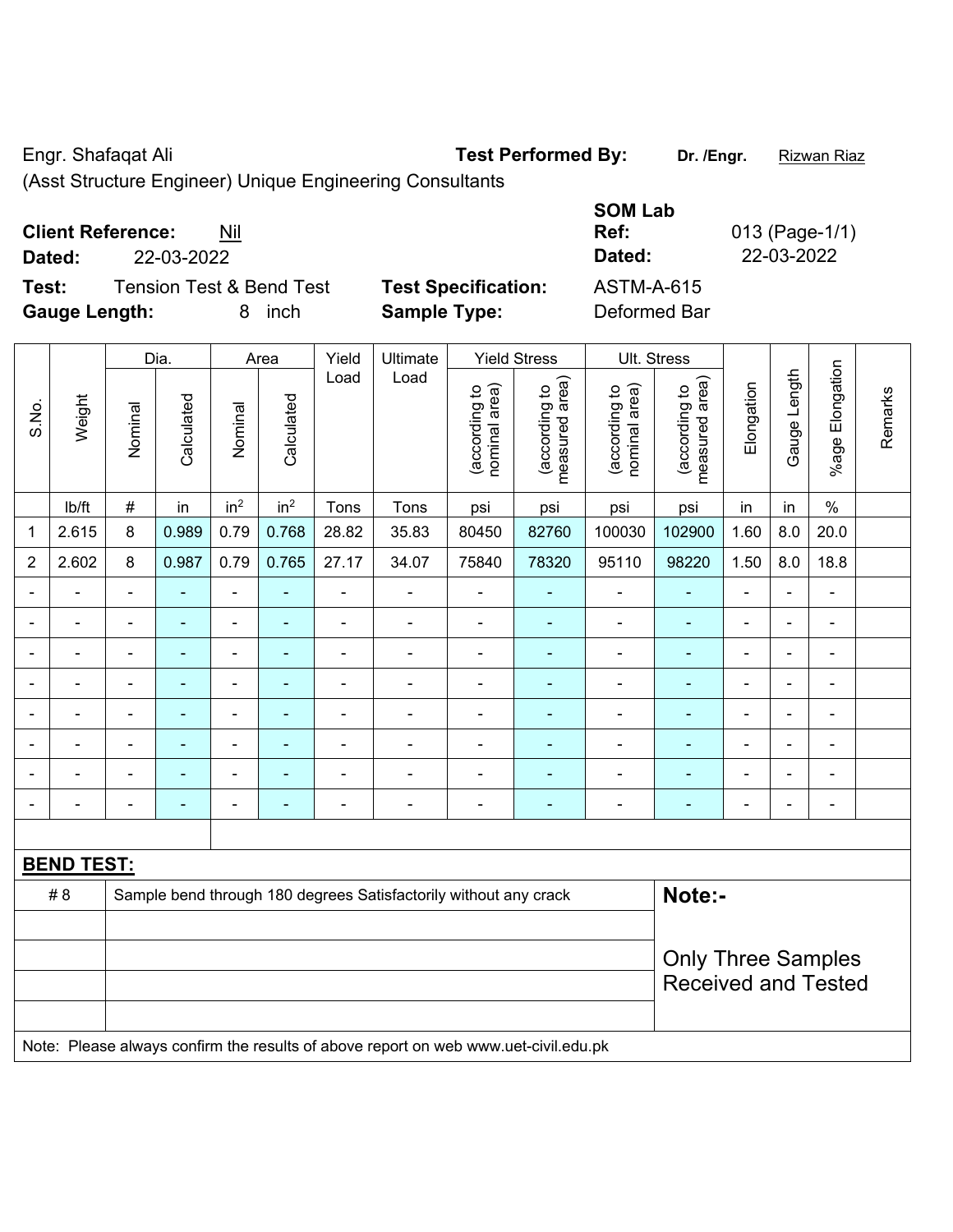Maj Adnan Khalid (R) **Test Performed By: Dr. /Engr.** Rizwan Riaz

Dy Dir MTL DHA Lahore,(Infra Dev Works Overseas Enclave Sec-T DHA Ph-VII (M/s DHA-C))

**Test:** Tension Test & Bend Test **Test Specification:** ASTM-A-615 **Gauge Length:** 8 inch **Sample Type:** Deformed Bar (Moiz Steel)

**SOM Lab Ref:** 014 (Page-1/1) **Dated:** 15-03-2022 **Dated:** 22-03-2022

Dia. | Area | Yield | Ultimate | Yield Stress | Ult. Stress %age Elongation %age Elongation Gauge Length Gauge Length Load Load (according to<br>measured area) measured area) (according to<br>measured area) measured area) (according to<br>nominal area) (according to<br>nominal area) Elongation **Elongation** nominal area) nominal area) (according to (according to (according to (according to Remarks Remarks **Calculated Calculated** Weight Calculated Calculated S.No. Nominal Nominal Vominal Vominal <code>ib/ft</code>  $\mid$  #  $\mid$  in  $\mid$  in<sup>2</sup>  $\mid$  in<sup>2</sup>  $\mid$  Tons  $\mid$  psi  $\mid$  psi  $\mid$  psi  $\mid$  psi  $\mid$  in  $\mid$  in  $\mid$  % 1 | 0.595 | 4 | 0.472 | 0.20 | 0.175 | 5.66 | 8.21 | 62390 | 71300 | 90490 | 103420 | 1.40 | 8.0 | 17.5 2 | 0.600 | 4 | 0.473 | 0.20 | 0.176 | 5.71 | 8.21 | 62950 | 71540 | 90490 | 102830 | 1.30 | 8.0 | 16.3 - - - - - - - - - - - - - - - - - - - - - - - - - - - - - - - - - - - - - - - - - - - - - - - - - - - - - - - - - - - - - - - - - - - - - - - - - - - - - - - - - - - - - - - - - - - - - - - - - - - - - - - - - - - - - - - - - - - - - - - - **BEND TEST:**  # 4 Sample bend through 180 degrees Satisfactorily without any crack **Note:-**Only Three Samples Received and Tested

Note: Please always confirm the results of above report on web www.uet-civil.edu.pk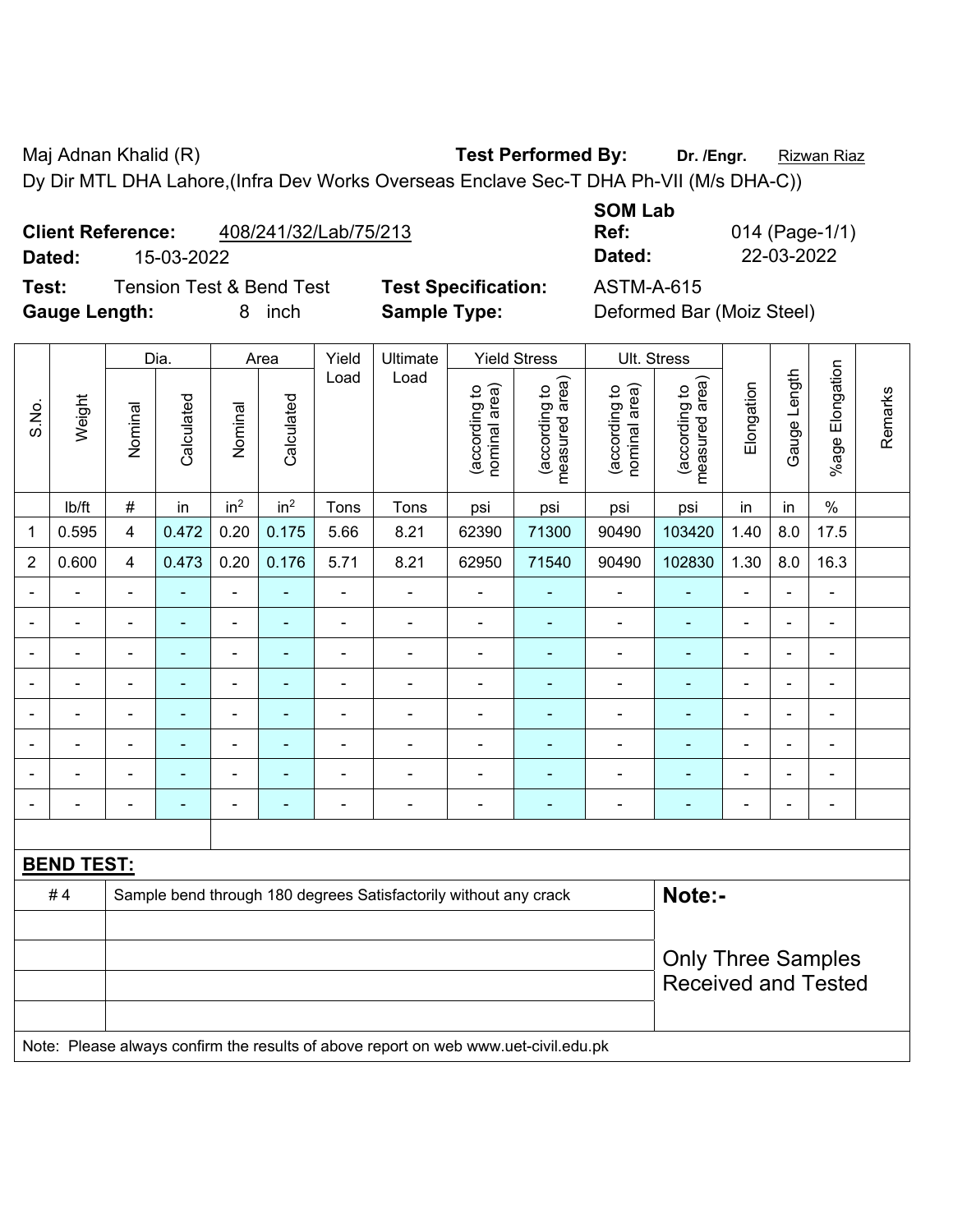Engr.Arshad Khalid Awan **Test Performed By: Dr. /Engr.** Asad Ali Gillani

Sr Project Manager Fantasy Plaza Const.(Fantasy Plaza Dream Gardens,Lahore)

**Client Reference:** Nil

**Dated:** 22-03-2022 **Dated:** 22-03-2022

**Test:** Tension Test & Bend Test Test Specification: **Gauge Length:** 8 inch **Sample Type:** Deformed Bar

| <b>SOM Lab</b>    |                |
|-------------------|----------------|
| Ref:              | 015 (Page-1/1) |
| Dated:            | 22-03-2022     |
| <b>ASTM-A-615</b> |                |

|                |                   |                                                                  | Dia.           |                 | Area                     | Yield                      | Ultimate                                                                            |                                | <b>Yield Stress</b>             |                                | Ult. Stress                                 |                |                |                       |         |
|----------------|-------------------|------------------------------------------------------------------|----------------|-----------------|--------------------------|----------------------------|-------------------------------------------------------------------------------------|--------------------------------|---------------------------------|--------------------------------|---------------------------------------------|----------------|----------------|-----------------------|---------|
| S.No.          | Weight            | Nominal                                                          | Calculated     | Nominal         | Calculated               | Load                       | Load                                                                                | nominal area)<br>(according to | measured area)<br>(according to | (according to<br>nominal area) | (according to<br>neasured area)<br>measured | Elongation     | Gauge Length   | Elongation<br>$%$ age | Remarks |
|                | lb/ft             | $\#$                                                             | in             | in <sup>2</sup> | in <sup>2</sup>          | Tons                       | Tons                                                                                | psi                            | psi                             | psi                            | psi                                         | in             | in             | $\%$                  |         |
| 1              | 2.517             | 8                                                                | 0.971          | 0.79            | 0.740                    | 26.37                      | 31.55                                                                               | 73620                          | 78600                           | 88080                          | 94030                                       | 1.40           | 8.0            | 17.5                  |         |
| $\overline{2}$ | 2.502             | 8                                                                | 0.967          | 0.79            | 0.735                    | 27.57                      | 32.18                                                                               | 76980                          | 82740                           | 89840                          | 96570                                       | 1.30           | 8.0            | 16.3                  |         |
| 3              | 1.510             | $6\phantom{1}$                                                   | 0.752          | 0.44            | 0.444                    | 15.87                      | 19.42                                                                               | 79560                          | 78840                           | 97340                          | 96460                                       | 1.30           | 8.0            | 16.3                  |         |
| 4              | 1.513             | $\,6$                                                            | 0.753          | 0.44            | 0.445                    | 16.28                      | 19.78                                                                               | 81600                          | 80680                           | 99130                          | 98010                                       | 1.40           | 8.0            | 17.5                  |         |
|                |                   |                                                                  |                |                 |                          |                            |                                                                                     |                                |                                 |                                |                                             |                |                |                       |         |
| $\blacksquare$ |                   | $\blacksquare$                                                   | ÷              | ۰               | $\overline{\phantom{0}}$ |                            | $\blacksquare$                                                                      | $\blacksquare$                 | ۰                               | $\blacksquare$                 | -                                           | $\blacksquare$ | $\blacksquare$ | ۰                     |         |
| $\blacksquare$ | $\blacksquare$    | $\blacksquare$                                                   | ä,             | $\blacksquare$  | ۰                        |                            | $\blacksquare$                                                                      | $\blacksquare$                 | ٠                               | $\blacksquare$                 | ä,                                          | $\blacksquare$ | $\blacksquare$ | $\blacksquare$        |         |
|                | $\blacksquare$    | $\blacksquare$                                                   | $\blacksquare$ | ۰               | ۰                        |                            |                                                                                     | $\blacksquare$                 | ۰                               |                                | $\blacksquare$                              |                |                | $\blacksquare$        |         |
|                |                   |                                                                  |                |                 |                          |                            | ÷                                                                                   | $\blacksquare$                 | ۰                               |                                | ÷,                                          | $\blacksquare$ |                | $\blacksquare$        |         |
|                |                   |                                                                  |                |                 |                          |                            |                                                                                     |                                |                                 |                                | $\blacksquare$                              |                |                | -                     |         |
|                |                   |                                                                  |                |                 |                          |                            |                                                                                     |                                |                                 |                                |                                             |                |                |                       |         |
|                | <b>BEND TEST:</b> |                                                                  |                |                 |                          |                            |                                                                                     |                                |                                 |                                |                                             |                |                |                       |         |
|                | # 8               |                                                                  |                |                 |                          |                            | Sample bend through 180 degrees Satisfactorily without any crack                    |                                |                                 |                                | Note:-                                      |                |                |                       |         |
|                | #6                | Sample bend through 180 degrees Satisfactorily without any crack |                |                 |                          |                            |                                                                                     |                                |                                 |                                |                                             |                |                |                       |         |
|                |                   |                                                                  |                |                 |                          |                            |                                                                                     |                                |                                 | <b>Only Six Samples</b>        |                                             |                |                |                       |         |
|                |                   |                                                                  |                |                 |                          | <b>Received and Tested</b> |                                                                                     |                                |                                 |                                |                                             |                |                |                       |         |
|                |                   |                                                                  |                |                 |                          |                            | Note: Please always confirm the results of above report on web www.uet-civil.edu.pk |                                |                                 |                                |                                             |                |                |                       |         |
|                |                   |                                                                  |                |                 |                          |                            |                                                                                     |                                |                                 |                                |                                             |                |                |                       |         |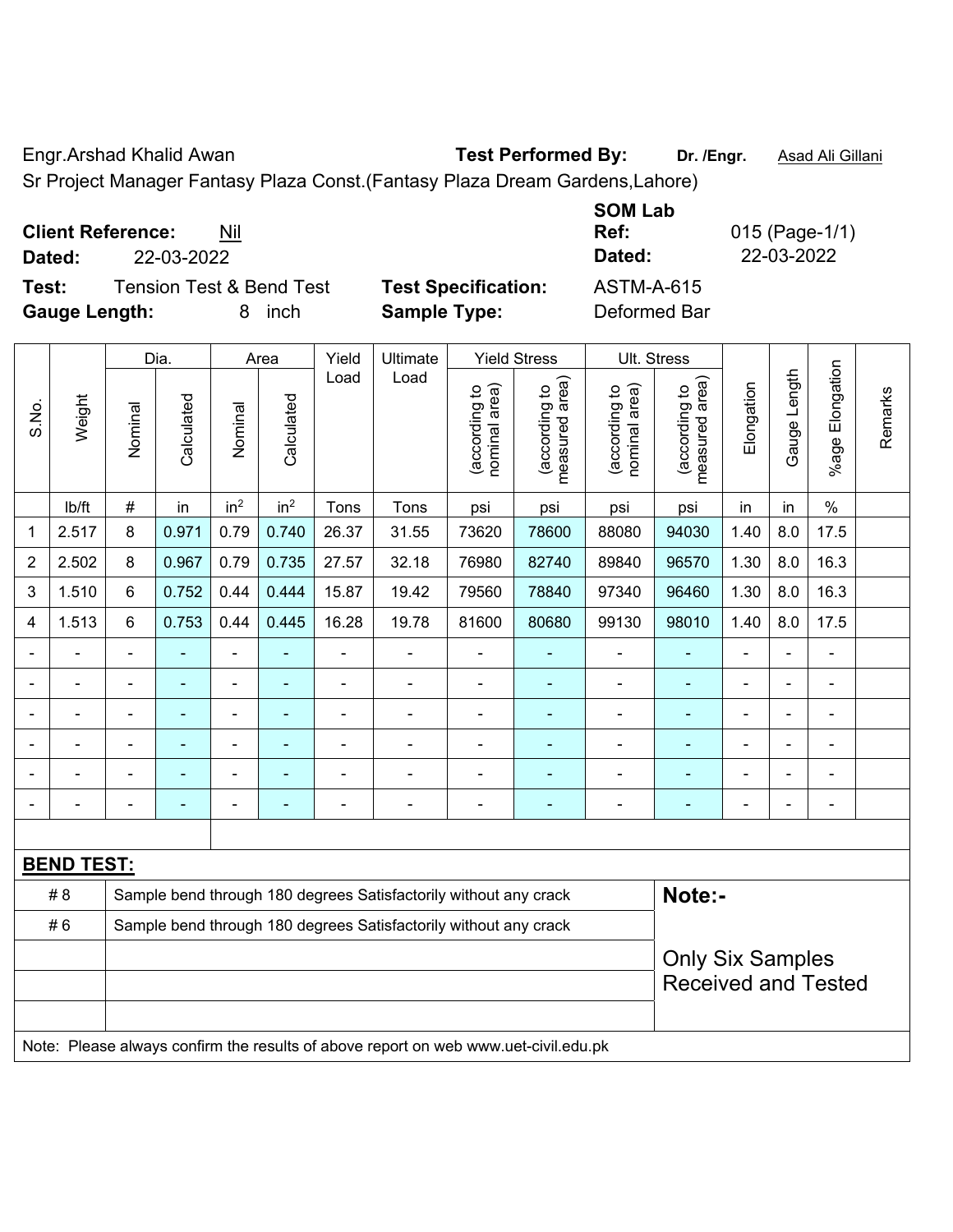### Sohail Anjum **Test Performed By:** Dr. /Engr. **Amina Rajput Sohail Anjum** Project Manager MS Tower, J4, Lahore

# **Client Reference:** MST/UET/2022/001

**Test:** Tension Test & Bend Test **Test Specification:** ASTM-A-615 **Gauge Length:** 8 inch **Sample Type:** Deformed Bar (SJ Steel)

|                          |                  | <b>SOM Lab</b> |              |
|--------------------------|------------------|----------------|--------------|
| <b>Client Reference:</b> | MST/UET/2022/001 | Ref:           | 016 (Page-1/ |
| Dated:                   | 22-03-2022       | Dated:         | 22-03-2022   |
|                          |                  |                |              |

Page-1/1)

|                |                   |                | Dia.           |                          | Area            | Yield          | Ultimate                                                                            |                                | <b>Yield Stress</b>             |                                | <b>Ult. Stress</b>              |                |                |                              |         |
|----------------|-------------------|----------------|----------------|--------------------------|-----------------|----------------|-------------------------------------------------------------------------------------|--------------------------------|---------------------------------|--------------------------------|---------------------------------|----------------|----------------|------------------------------|---------|
| S.No.          | Weight            | Nominal        | Calculated     | Nominal                  | Calculated      | Load           | Load                                                                                | nominal area)<br>(according to | (according to<br>measured area) | (according to<br>nominal area) | (according to<br>measured area) | Elongation     | Gauge Length   | %age Elongation              | Remarks |
|                | Ib/ft             | $\#$           | in             | in <sup>2</sup>          | in <sup>2</sup> | Tons           | Tons                                                                                | psi                            | psi                             | psi                            | psi                             | in             | in             | $\%$                         |         |
| 1              | 1.499             | 6              | 0.749          | 0.44                     | 0.441           | 14.98          | 18.96                                                                               | 75110                          | 74940                           | 95040                          | 94820                           | 1.60           | 8.0            | 20.0                         |         |
| $\overline{2}$ | 1.478             | 6              | 0.743          | 0.44                     | 0.434           | 16.21          | 19.47                                                                               | 81240                          | 82370                           | 97590                          | 98940                           | 1.50           | 8.0            | 18.8                         |         |
|                |                   | $\blacksquare$ |                |                          |                 | ÷,             | ÷,                                                                                  | $\blacksquare$                 |                                 |                                |                                 | $\blacksquare$ |                | ÷,                           |         |
|                |                   | $\blacksquare$ | $\overline{a}$ | $\blacksquare$           |                 |                | ÷                                                                                   | $\blacksquare$                 | ٠                               | $\blacksquare$                 | $\blacksquare$                  | $\blacksquare$ |                | $\blacksquare$               |         |
| $\blacksquare$ | $\blacksquare$    | $\blacksquare$ | ۰              | $\overline{\phantom{a}}$ | ٠               | $\blacksquare$ | $\blacksquare$                                                                      | $\blacksquare$                 | ٠                               | $\overline{\phantom{0}}$       | $\blacksquare$                  | $\blacksquare$ | $\blacksquare$ | ۰                            |         |
| $\blacksquare$ | ä,                | $\blacksquare$ | $\blacksquare$ | ÷,                       | $\blacksquare$  | $\blacksquare$ | ä,                                                                                  | ä,                             | ä,                              | $\blacksquare$                 | $\blacksquare$                  | $\blacksquare$ | ÷,             | $\qquad \qquad \blacksquare$ |         |
|                | $\blacksquare$    | ÷,             | $\blacksquare$ | $\blacksquare$           | $\blacksquare$  | $\blacksquare$ | ÷                                                                                   | ä,                             | $\blacksquare$                  | $\overline{\phantom{a}}$       | $\blacksquare$                  | $\blacksquare$ |                | $\blacksquare$               |         |
|                | $\blacksquare$    | ä,             |                | $\blacksquare$           | $\blacksquare$  | $\blacksquare$ | Ē,                                                                                  | $\blacksquare$                 |                                 | $\blacksquare$                 | $\blacksquare$                  |                |                | $\blacksquare$               |         |
|                |                   |                |                |                          |                 |                | ÷                                                                                   | $\blacksquare$                 |                                 | $\blacksquare$                 |                                 |                |                | $\blacksquare$               |         |
| $\blacksquare$ | $\blacksquare$    | $\blacksquare$ | $\blacksquare$ | $\blacksquare$           | $\blacksquare$  | $\blacksquare$ | ÷                                                                                   | $\blacksquare$                 | $\blacksquare$                  | Ē,                             | $\blacksquare$                  | $\blacksquare$ | $\blacksquare$ | ÷,                           |         |
|                |                   |                |                |                          |                 |                |                                                                                     |                                |                                 |                                |                                 |                |                |                              |         |
|                | <b>BEND TEST:</b> |                |                |                          |                 |                |                                                                                     |                                |                                 |                                |                                 |                |                |                              |         |
|                | #6                |                |                |                          |                 |                | Sample bend through 180 degrees Satisfactorily without any crack                    |                                |                                 |                                | Note:-                          |                |                |                              |         |
|                |                   |                |                |                          |                 |                |                                                                                     |                                |                                 |                                |                                 |                |                |                              |         |
|                |                   |                |                |                          |                 |                |                                                                                     |                                |                                 |                                | <b>Only Three Samples</b>       |                |                |                              |         |
|                |                   |                |                |                          |                 |                |                                                                                     |                                |                                 |                                | <b>Received and Tested</b>      |                |                |                              |         |
|                |                   |                |                |                          |                 |                |                                                                                     |                                |                                 |                                |                                 |                |                |                              |         |
|                |                   |                |                |                          |                 |                | Note: Please always confirm the results of above report on web www.uet-civil.edu.pk |                                |                                 |                                |                                 |                |                |                              |         |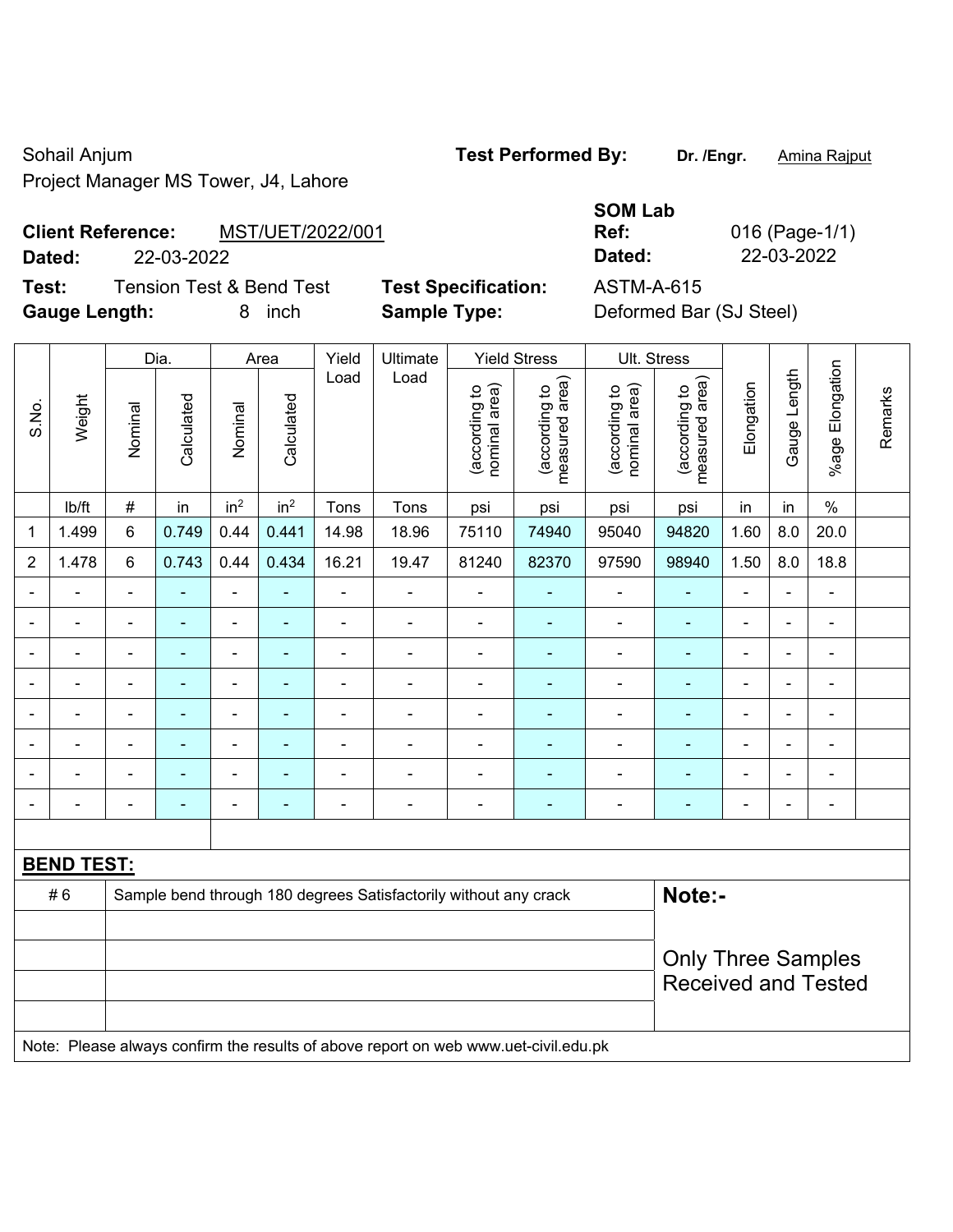Muhammad Waqas Anwar **Test Performed By:** Dr. /Engr. **Asad Ali Gillani** Resident Engineer-I Nespak (Widening Of Aik Moria Pull Lahore)

|                          |            | Resident Engineer-Respak (Widening Of Alk Mona Puli, Lanore) |                |              |
|--------------------------|------------|--------------------------------------------------------------|----------------|--------------|
|                          |            |                                                              | <b>SOM Lab</b> |              |
| <b>Client Reference:</b> |            | 3772/AMP/103/MWA/04/87-04                                    | Ref:           | 017 (Page-1/ |
| Dated:                   | 03-01-2022 |                                                              | Dated:         | 22-03-2022   |

**Test:** Tension Test & Bend Test **Test Specification:** ASTM-A-615

**Gauge Length:** 8 inch **Sample Type:** 

Deformed Bar(Batala Premium Steel)

017 (Page-1/4)

|                |                   |                | Dia.           |                          | Area            | Yield          | Ultimate                                                                            |                                | <b>Yield Stress</b>             |                                | Ult. Stress                     |                |                          |                 |         |
|----------------|-------------------|----------------|----------------|--------------------------|-----------------|----------------|-------------------------------------------------------------------------------------|--------------------------------|---------------------------------|--------------------------------|---------------------------------|----------------|--------------------------|-----------------|---------|
| S.No.          | Weight            | Nominal        | Calculated     | Nominal                  | Calculated      | Load           | Load                                                                                | nominal area)<br>(according to | (according to<br>measured area) | (according to<br>nominal area) | (according to<br>measured area) | Elongation     | Gauge Length             | %age Elongation | Remarks |
|                | lb/ft             | $\#$           | in             | in <sup>2</sup>          | in <sup>2</sup> | Tons           | Tons                                                                                | psi                            | psi                             | psi                            | psi                             | in             | in                       | $\%$            |         |
| 1              | 2.651             | 8              | 0.996          | 0.79                     | 0.779           | 24.01          | 34.73                                                                               | 67020                          | 67970                           | 96960                          | 98330                           | 1.40           | 8.0                      | 17.5            |         |
| $\overline{2}$ | 2.645             | 8              | 0.995          | 0.79                     | 0.777           | 24.46          | 35.17                                                                               | 68300                          | 69440                           | 98180                          | 99820                           | 1.60           | 8.0                      | 20.0            |         |
|                |                   |                |                | ä,                       |                 | $\blacksquare$ | $\blacksquare$                                                                      | ÷,                             |                                 |                                |                                 |                |                          | $\blacksquare$  |         |
|                | $\blacksquare$    |                | $\blacksquare$ | ÷                        | ٠               | $\blacksquare$ | $\blacksquare$                                                                      | $\blacksquare$                 | ۰                               | $\blacksquare$                 | $\blacksquare$                  | $\blacksquare$ | $\overline{\phantom{a}}$ | $\blacksquare$  |         |
|                |                   | $\blacksquare$ | $\blacksquare$ | ÷,                       | ٠               | $\blacksquare$ | $\blacksquare$                                                                      | $\blacksquare$                 | ٠                               | $\blacksquare$                 | $\blacksquare$                  | $\blacksquare$ | $\blacksquare$           | ÷,              |         |
|                |                   | $\blacksquare$ | $\blacksquare$ | $\overline{\phantom{0}}$ | ۰               | ä,             | $\overline{\phantom{a}}$                                                            | ä,                             |                                 | $\blacksquare$                 | $\blacksquare$                  | $\blacksquare$ | $\blacksquare$           | ä,              |         |
|                | $\blacksquare$    | $\blacksquare$ | ä,             | $\blacksquare$           | $\blacksquare$  | $\blacksquare$ | $\blacksquare$                                                                      | $\blacksquare$                 | ÷                               | $\blacksquare$                 | $\blacksquare$                  | $\blacksquare$ |                          | $\blacksquare$  |         |
|                |                   |                |                | $\overline{a}$           |                 |                |                                                                                     |                                |                                 |                                |                                 |                |                          | ۰               |         |
|                |                   |                |                | ۰                        |                 |                |                                                                                     | $\blacksquare$                 |                                 |                                |                                 |                |                          |                 |         |
|                |                   |                |                | ÷                        | ٠               | $\blacksquare$ | Ē,                                                                                  | $\blacksquare$                 | ٠                               | $\overline{a}$                 | $\blacksquare$                  | $\blacksquare$ | $\blacksquare$           | ÷               |         |
|                |                   |                |                |                          |                 |                |                                                                                     |                                |                                 |                                |                                 |                |                          |                 |         |
|                | <b>BEND TEST:</b> |                |                |                          |                 |                |                                                                                     |                                |                                 |                                |                                 |                |                          |                 |         |
|                | # 8               |                |                |                          |                 |                | Sample bend through 180 degrees Satisfactorily without any crack                    |                                |                                 |                                | Note:-                          |                |                          |                 |         |
|                |                   |                |                |                          |                 |                |                                                                                     |                                |                                 |                                |                                 |                |                          |                 |         |
|                |                   |                |                |                          |                 |                |                                                                                     |                                |                                 |                                | <b>Only Three Samples</b>       |                |                          |                 |         |
|                |                   |                |                |                          |                 |                |                                                                                     |                                |                                 |                                | <b>Received and Tested</b>      |                |                          |                 |         |
|                |                   |                |                |                          |                 |                |                                                                                     |                                |                                 |                                |                                 |                |                          |                 |         |
|                |                   |                |                |                          |                 |                | Note: Please always confirm the results of above report on web www.uet-civil.edu.pk |                                |                                 |                                |                                 |                |                          |                 |         |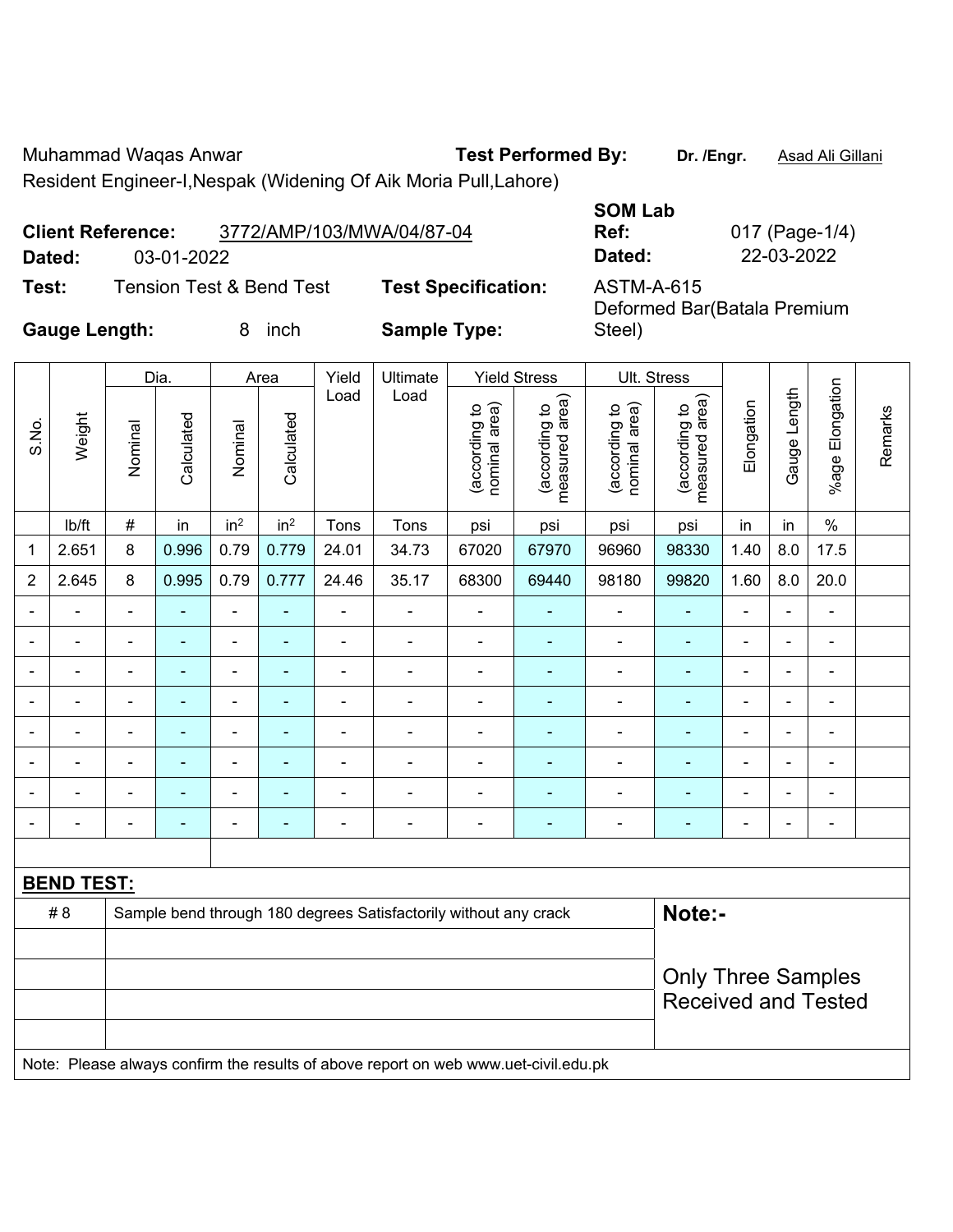Muhammad Waqas Anwar **Test Performed By:** Dr. /Engr. **Asad Ali Gillani** 

Resident Engineer-I,Nespak (Widening Of Aik Moria Pull,Lahore) **Client Reference:** 3772/AMP/103/MWA/04/87-03 **SOM Lab** 

**Ref:** 017 (Page-2/4) **Dated:** 03-01-2022 **Dated:** 22-03-2022

Deformed Bar(Batala Premium

**Test:** Tension Test & Bend Test **Test Specification:** ASTM-A-615

**Gauge Length:** 8 inch **Sample Type:** 

|                | Dia.<br>Area      |                          |                |                          |                 | Yield                    | Ultimate                                                                            |                                | <b>Yield Stress</b>             |                                | Ult. Stress                     |                          |                |                      |         |  |
|----------------|-------------------|--------------------------|----------------|--------------------------|-----------------|--------------------------|-------------------------------------------------------------------------------------|--------------------------------|---------------------------------|--------------------------------|---------------------------------|--------------------------|----------------|----------------------|---------|--|
| S.No.          | Weight            | Nominal                  | Calculated     | Nominal                  | Calculated      | Load                     | Load                                                                                | (according to<br>nominal area) | (according to<br>measured area) | (according to<br>nominal area) | (according to<br>measured area) | Elongation               | Gauge Length   | Elongation<br>%age l | Remarks |  |
|                | lb/ft             | $\#$                     | in             | in <sup>2</sup>          | in <sup>2</sup> | Tons                     | Tons                                                                                | psi                            | psi                             | psi                            | psi                             | in                       | in             | $\%$                 |         |  |
| $\mathbf 1$    | 1.491             | $6\phantom{1}$           | 0.747          | 0.44                     | 0.438           | 13.40                    | 18.65                                                                               | 67190                          | 67500                           | 93510                          | 93930                           | 1.00                     | 8.0            | 12.5                 |         |  |
| $\overline{2}$ | 1.469             | 6                        | 0.742          | 0.44                     | 0.432           | 13.99                    | 19.06                                                                               | 70100                          | 71400                           | 95550                          | 97320                           | 1.20                     | 8.0            | 15.0                 |         |  |
|                | $\blacksquare$    | $\blacksquare$           | ÷,             | $\overline{\phantom{a}}$ | ä,              | $\blacksquare$           | $\blacksquare$                                                                      | $\blacksquare$                 | $\blacksquare$                  | $\qquad \qquad \blacksquare$   | $\blacksquare$                  | $\blacksquare$           | $\blacksquare$ | $\blacksquare$       |         |  |
|                | $\blacksquare$    | ÷                        | ÷,             | $\blacksquare$           |                 | $\blacksquare$           | ÷                                                                                   | $\blacksquare$                 | ÷                               | $\blacksquare$                 | $\blacksquare$                  | $\overline{\phantom{a}}$ |                | $\frac{1}{2}$        |         |  |
|                | $\blacksquare$    | $\blacksquare$           | ä,             | ÷                        | $\blacksquare$  | $\blacksquare$           | $\blacksquare$                                                                      | ÷,                             | $\blacksquare$                  | $\blacksquare$                 | $\blacksquare$                  | $\blacksquare$           | $\blacksquare$ | $\blacksquare$       |         |  |
|                |                   |                          |                | ÷                        |                 |                          | $\blacksquare$                                                                      |                                |                                 | Ē,                             | $\overline{\phantom{a}}$        |                          |                | $\blacksquare$       |         |  |
|                | $\overline{a}$    |                          | -              | ä,                       |                 | ٠                        |                                                                                     | $\blacksquare$                 |                                 | ä,                             |                                 | L,                       |                | $\blacksquare$       |         |  |
|                | $\blacksquare$    | $\blacksquare$           | ٠              | ÷                        | ٠               | ÷                        | ÷                                                                                   | $\blacksquare$                 | $\blacksquare$                  | $\blacksquare$                 | ÷,                              | $\blacksquare$           | $\blacksquare$ | $\blacksquare$       |         |  |
|                | $\blacksquare$    | $\blacksquare$           | ۰              | ۰                        |                 | $\overline{\phantom{0}}$ | $\blacksquare$                                                                      | $\blacksquare$                 | $\blacksquare$                  | $\blacksquare$                 | $\blacksquare$                  | $\blacksquare$           |                | $\blacksquare$       |         |  |
|                | $\blacksquare$    | $\overline{\phantom{0}}$ | $\blacksquare$ | ÷,                       |                 | $\blacksquare$           | $\blacksquare$                                                                      | $\blacksquare$                 | $\blacksquare$                  | $\overline{\phantom{a}}$       | $\blacksquare$                  | $\blacksquare$           |                | $\blacksquare$       |         |  |
|                |                   |                          |                |                          |                 |                          |                                                                                     |                                |                                 |                                |                                 |                          |                |                      |         |  |
|                | <b>BEND TEST:</b> |                          |                |                          |                 |                          |                                                                                     |                                |                                 |                                |                                 |                          |                |                      |         |  |
|                | #6                |                          |                |                          |                 |                          | Sample bend through 180 degrees Satisfactorily without any crack                    |                                |                                 |                                | Note:-                          |                          |                |                      |         |  |
|                |                   |                          |                |                          |                 |                          |                                                                                     |                                |                                 |                                |                                 |                          |                |                      |         |  |
|                |                   |                          |                |                          |                 |                          | <b>Only Three Samples</b>                                                           |                                |                                 |                                |                                 |                          |                |                      |         |  |
|                |                   |                          |                |                          |                 |                          |                                                                                     |                                |                                 |                                | <b>Received and Tested</b>      |                          |                |                      |         |  |
|                |                   |                          |                |                          |                 |                          |                                                                                     |                                |                                 |                                |                                 |                          |                |                      |         |  |
|                |                   |                          |                |                          |                 |                          | Note: Please always confirm the results of above report on web www.uet-civil.edu.pk |                                |                                 |                                |                                 |                          |                |                      |         |  |

Steel)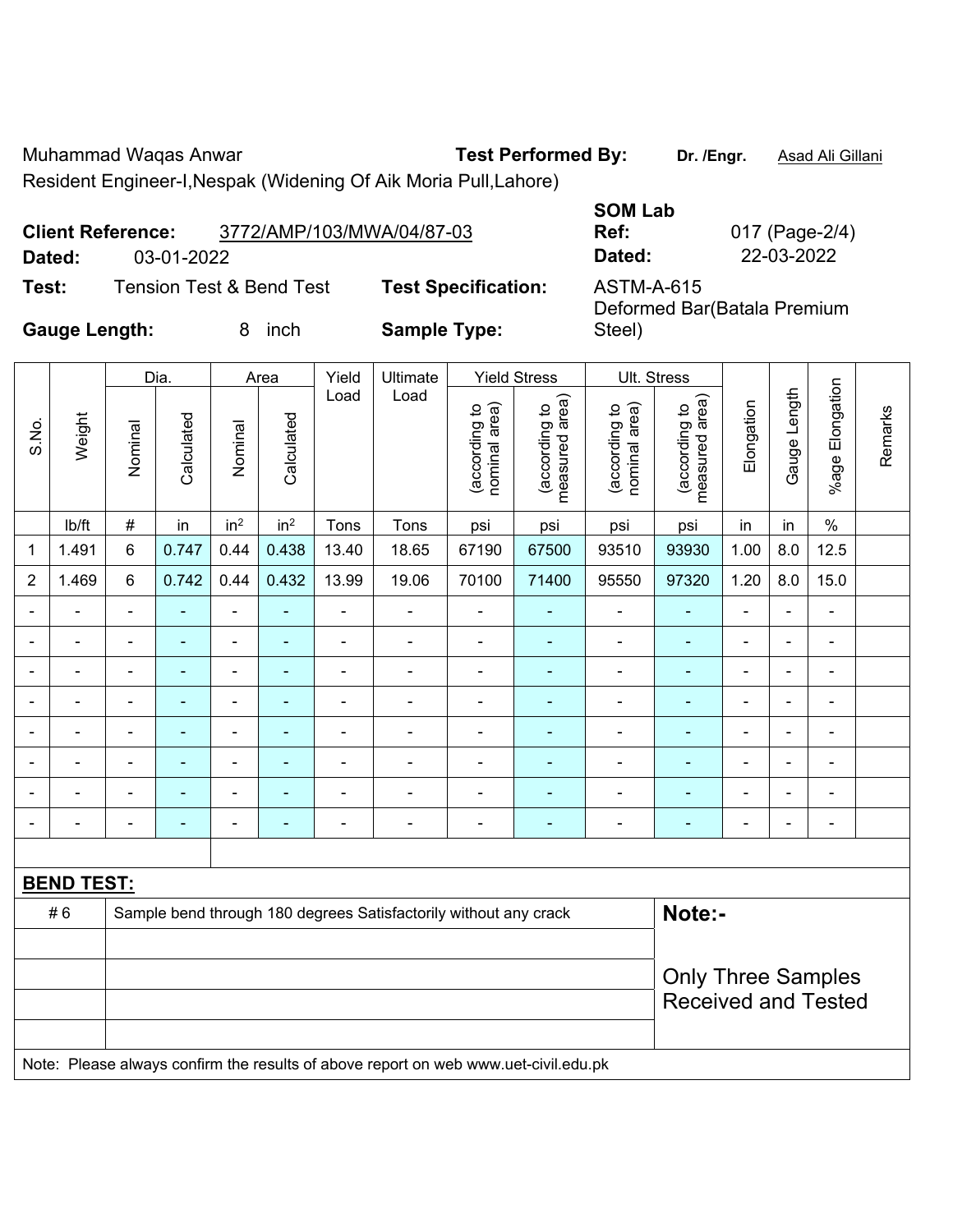Muhammad Waqas Anwar **Test Performed By:** Dr. /Engr. **Asad Ali Gillani** Resident Engineer-I,Nespak (Widening Of Aik Moria Pull,Lahore)

**Client Reference:** 3772/AMP/103/MWA/04/87-02 **SOM Lab** 

**Dated:** 03-01-2022 **Dated:** 22-03-2022 **Test:** Tension Test & Bend Test **Test Specification:** ASTM-A-615 **Gauge Length:** 8 inch **Sample Type:**  Deformed Bar(Batala Premium Steel)

|                |                                                                                     |                            | Dia.           |                          | Area            | Yield          | Ultimate                                                         |                               | <b>Yield Stress</b>                |                                | Ult. Stress                     |                |                |                          |         |
|----------------|-------------------------------------------------------------------------------------|----------------------------|----------------|--------------------------|-----------------|----------------|------------------------------------------------------------------|-------------------------------|------------------------------------|--------------------------------|---------------------------------|----------------|----------------|--------------------------|---------|
| S.No.          | Weight                                                                              | Nominal                    | Calculated     | Nominal                  | Calculated      | Load           | Load                                                             | nominal area)<br>decording to | area)<br>(according to<br>measured | nominal area)<br>(according to | measured area)<br>(according to | Elongation     | Gauge Length   | %age Elongation          | Remarks |
|                | lb/ft                                                                               | $\#$                       | in             | in <sup>2</sup>          | in <sup>2</sup> | Tons           | Tons                                                             | psi                           | psi                                | psi                            | psi                             | in             | in             | $\%$                     |         |
| 1              | 1.010                                                                               | 5                          | 0.615          | 0.31                     | 0.297           | 9.86           | 13.56                                                            | 70130                         | 73200                              | 96460                          | 100680                          | 1.00           | 8.0            | 12.5                     |         |
| $\overline{2}$ | 1.106                                                                               | 5                          | 0.643          | 0.31                     | 0.325           | 9.68           | 13.43                                                            | 68900                         | 65720                              | 95510                          | 91100                           | 1.20           | 8.0            | 15.0                     |         |
|                |                                                                                     | $\blacksquare$             | $\blacksquare$ | $\blacksquare$           |                 | ä,             | ÷,                                                               | $\overline{\phantom{a}}$      |                                    | $\blacksquare$                 | $\blacksquare$                  | $\blacksquare$ | Ĭ.             | $\blacksquare$           |         |
|                | ÷                                                                                   | $\overline{\phantom{a}}$   | ÷,             | $\blacksquare$           | $\blacksquare$  | $\blacksquare$ | ÷,                                                               | $\blacksquare$                | $\blacksquare$                     | $\blacksquare$                 | $\blacksquare$                  | ÷,             | ä,             | $\blacksquare$           |         |
|                | $\blacksquare$                                                                      | $\blacksquare$             | $\blacksquare$ | $\overline{\phantom{a}}$ | ٠               | ä,             | $\blacksquare$                                                   | $\blacksquare$                | $\blacksquare$                     | $\blacksquare$                 | $\blacksquare$                  | ۳              | $\blacksquare$ | $\blacksquare$           |         |
|                |                                                                                     |                            | $\blacksquare$ | ä,                       |                 | L,             | ÷.                                                               | $\blacksquare$                | ٠                                  | Ē,                             | $\blacksquare$                  |                |                | $\blacksquare$           |         |
|                |                                                                                     |                            |                | ۰                        |                 |                |                                                                  |                               |                                    |                                |                                 |                | ٠              | $\blacksquare$           |         |
|                |                                                                                     |                            |                | ÷                        |                 |                | $\blacksquare$                                                   |                               |                                    | ÷                              |                                 |                |                | $\blacksquare$           |         |
|                |                                                                                     | ä,                         | ÷              | ÷                        | $\blacksquare$  | $\blacksquare$ | $\overline{a}$                                                   | $\blacksquare$                |                                    | ÷                              | ÷                               | -              | $\blacksquare$ | $\overline{\phantom{a}}$ |         |
|                |                                                                                     | ä,                         | ÷              | $\blacksquare$           | ÷               | L,             | ÷,                                                               | ä,                            | $\blacksquare$                     | ä,                             | $\blacksquare$                  | ä,             | L,             | $\blacksquare$           |         |
|                |                                                                                     |                            |                |                          |                 |                |                                                                  |                               |                                    |                                |                                 |                |                |                          |         |
|                | <b>BEND TEST:</b>                                                                   |                            |                |                          |                 |                |                                                                  |                               |                                    |                                |                                 |                |                |                          |         |
|                | #5                                                                                  |                            |                |                          |                 |                | Sample bend through 180 degrees Satisfactorily without any crack |                               |                                    |                                | Note:-                          |                |                |                          |         |
|                |                                                                                     |                            |                |                          |                 |                |                                                                  |                               |                                    |                                |                                 |                |                |                          |         |
|                |                                                                                     |                            |                |                          |                 |                |                                                                  |                               |                                    |                                | <b>Only Three Samples</b>       |                |                |                          |         |
|                |                                                                                     | <b>Received and Tested</b> |                |                          |                 |                |                                                                  |                               |                                    |                                |                                 |                |                |                          |         |
|                |                                                                                     |                            |                |                          |                 |                |                                                                  |                               |                                    |                                |                                 |                |                |                          |         |
|                | Note: Please always confirm the results of above report on web www.uet-civil.edu.pk |                            |                |                          |                 |                |                                                                  |                               |                                    |                                |                                 |                |                |                          |         |

**Ref:** 017 (Page-3/4)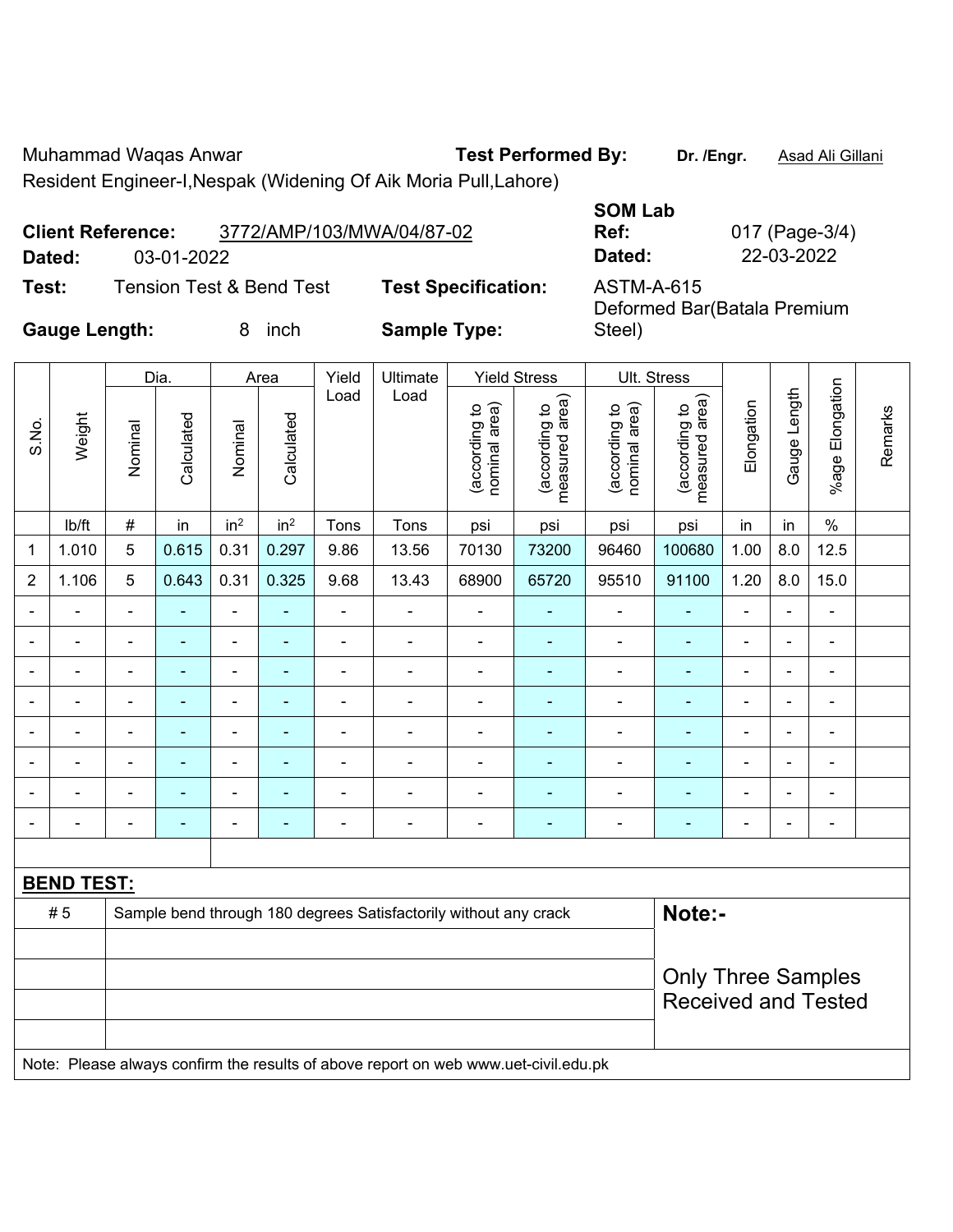Muhammad Waqas Anwar **Test Performed By:** Dr. /Engr. **Asad Ali Gillani** Resident Engineer-I,Nespak (Widening Of Aik Moria Pull,Lahore)

**Client Reference:** 3772/AMP/103/MWA/04/87-01

**Gauge Length:** 8 inch **Sample Type:** 

**SOM Lab Ref:** 017 (Page-4/4) **Dated:** 03-01-2022 **Dated:** 22-03-2022

**Test:** Tension Test & Bend Test **Test Specification:** ASTM-A-615

Deformed Bar(Batala Premium Steel)

|                |                                                                                     |                            | Dia.<br>Area             |                 | Yield<br>Ultimate |                | <b>Yield Stress</b>                                              |                                | Ult. Stress                     |                                |                                 |                          |                |                 |         |
|----------------|-------------------------------------------------------------------------------------|----------------------------|--------------------------|-----------------|-------------------|----------------|------------------------------------------------------------------|--------------------------------|---------------------------------|--------------------------------|---------------------------------|--------------------------|----------------|-----------------|---------|
| S.No.          | Weight                                                                              | Nominal                    | Calculated               | Nominal         | Calculated        | Load           | Load                                                             | nominal area)<br>(according to | measured area)<br>(according to | nominal area)<br>(according to | (according to<br>measured area) | Elongation               | Gauge Length   | %age Elongation | Remarks |
|                | lb/ft                                                                               | $\#$                       | in                       | in <sup>2</sup> | in <sup>2</sup>   | Tons           | Tons                                                             | psi                            | psi                             | psi                            | psi                             | in                       | in             | $\%$            |         |
| $\mathbf{1}$   | 0.667                                                                               | $\overline{\mathbf{4}}$    | 0.500                    | 0.20            | 0.196             | 6.70           | 9.55                                                             | 73850                          | 75360                           | 105330                         | 107480                          | 1.00                     | 8.0            | 12.5            |         |
| $\overline{2}$ | 0.665                                                                               | $\overline{4}$             | 0.498                    | 0.20            | 0.195             | 6.73           | 9.60                                                             | 74190                          | 76090                           | 105890                         | 108610                          | 1.10                     | 8.0            | 13.8            |         |
|                |                                                                                     |                            |                          | $\blacksquare$  |                   |                | -                                                                |                                |                                 |                                |                                 |                          |                |                 |         |
|                |                                                                                     | $\blacksquare$             | $\blacksquare$           | $\blacksquare$  |                   | $\blacksquare$ | $\blacksquare$                                                   | $\blacksquare$                 |                                 | $\blacksquare$                 |                                 | $\blacksquare$           |                | $\blacksquare$  |         |
| $\overline{a}$ |                                                                                     | $\overline{a}$             | $\overline{\phantom{0}}$ | $\overline{a}$  |                   |                | ÷,                                                               | ٠                              | $\overline{\phantom{a}}$        | $\overline{a}$                 | $\overline{\phantom{0}}$        | $\overline{\phantom{0}}$ | $\blacksquare$ | $\blacksquare$  |         |
| $\blacksquare$ |                                                                                     | $\blacksquare$             | $\blacksquare$           | $\blacksquare$  |                   | $\blacksquare$ | $\blacksquare$                                                   | $\blacksquare$                 |                                 | $\blacksquare$                 | ٠                               | $\overline{\phantom{0}}$ |                | $\blacksquare$  |         |
| ä,             |                                                                                     | ä,                         | $\blacksquare$           | ä,              | ÷                 | ä,             | $\frac{1}{2}$                                                    | $\blacksquare$                 | ÷,                              | $\blacksquare$                 | ÷,                              | ä,                       |                | $\blacksquare$  |         |
|                |                                                                                     | $\blacksquare$             | ä,                       | $\blacksquare$  |                   |                | $\overline{a}$                                                   |                                |                                 |                                |                                 |                          |                | $\blacksquare$  |         |
|                |                                                                                     |                            |                          | $\blacksquare$  |                   |                | ä,                                                               |                                | $\blacksquare$                  |                                |                                 |                          |                | $\blacksquare$  |         |
|                |                                                                                     |                            |                          |                 |                   |                | $\blacksquare$                                                   | ٠                              |                                 |                                |                                 |                          |                |                 |         |
|                |                                                                                     |                            |                          |                 |                   |                |                                                                  |                                |                                 |                                |                                 |                          |                |                 |         |
|                | <b>BEND TEST:</b>                                                                   |                            |                          |                 |                   |                |                                                                  |                                |                                 |                                |                                 |                          |                |                 |         |
|                | #4                                                                                  |                            |                          |                 |                   |                | Sample bend through 180 degrees Satisfactorily without any crack |                                |                                 |                                | Note:-                          |                          |                |                 |         |
|                |                                                                                     |                            |                          |                 |                   |                |                                                                  |                                |                                 |                                |                                 |                          |                |                 |         |
|                |                                                                                     |                            |                          |                 |                   |                |                                                                  |                                |                                 |                                | <b>Only Three Samples</b>       |                          |                |                 |         |
|                |                                                                                     | <b>Received and Tested</b> |                          |                 |                   |                |                                                                  |                                |                                 |                                |                                 |                          |                |                 |         |
|                |                                                                                     |                            |                          |                 |                   |                |                                                                  |                                |                                 |                                |                                 |                          |                |                 |         |
|                | Note: Please always confirm the results of above report on web www.uet-civil.edu.pk |                            |                          |                 |                   |                |                                                                  |                                |                                 |                                |                                 |                          |                |                 |         |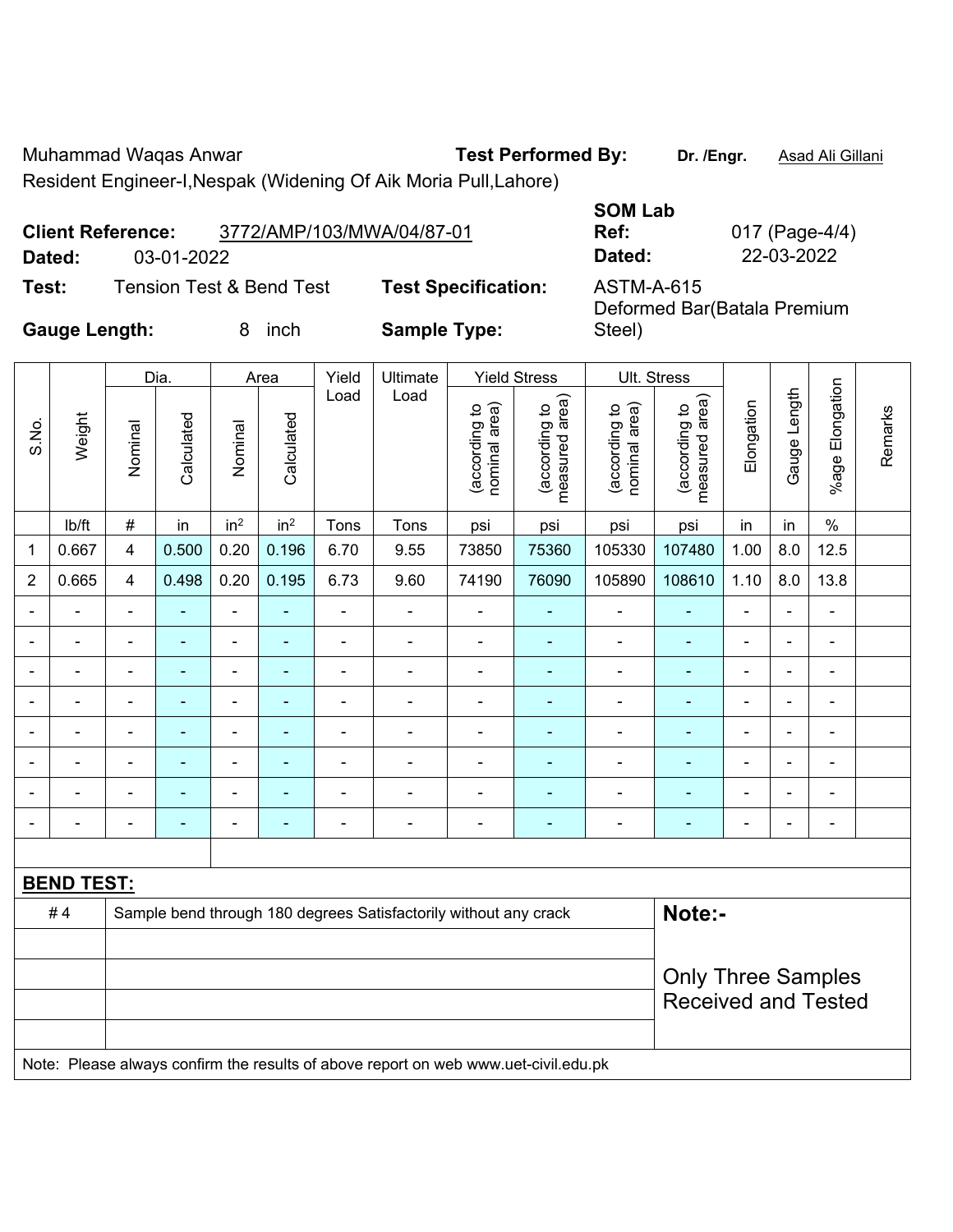Sub Divisional officer, **Test Performed By:** Dr. /Engr. **Asad Ali Gillani** Associated By: Dr. /Engr. **Asad Ali Gillani** 

BSD Nankana Sb.(Baba Guru Nanak Uni At Nankana Sahib Ph-I Group No.2)

| 80/SDO/BSD/NNS<br><b>Client Reference:</b><br>23-02-2022<br>Dated:                | <b>SOM Lab</b><br>Ref:<br>Dated:                                                       | 019 (Page-1/1)<br>22-03-2022 |
|-----------------------------------------------------------------------------------|----------------------------------------------------------------------------------------|------------------------------|
| <b>Tension Test &amp; Bend Test</b><br>Test:<br><b>Gauge Length:</b><br>inch<br>8 | <b>Test Specification:</b><br><b>ASTM-A-615</b><br><b>Sample Type:</b><br>Deformed Bar |                              |

|                |                                                                                     |                                                                                             | Dia.                     |                 | Area            | Yield          | Ultimate                                                         |                                | <b>Yield Stress</b>                         |                                | Ult. Stress                                 |                |                |                              |         |
|----------------|-------------------------------------------------------------------------------------|---------------------------------------------------------------------------------------------|--------------------------|-----------------|-----------------|----------------|------------------------------------------------------------------|--------------------------------|---------------------------------------------|--------------------------------|---------------------------------------------|----------------|----------------|------------------------------|---------|
| S.No.          | Weight                                                                              | Nominal                                                                                     | Calculated               | Nominal         | Calculated      | Load           | Load                                                             | nominal area)<br>(according to | (according to<br>measured area)<br>measured | nominal area)<br>(according to | (according to<br>measured area)<br>measured | Elongation     | Gauge Length   | Elongation<br>$%$ age        | Remarks |
|                | lb/ft                                                                               | #                                                                                           | in                       | in <sup>2</sup> | in <sup>2</sup> | Tons           | Tons                                                             | psi                            | psi                                         | psi                            | psi                                         | in             | in             | $\%$                         |         |
| 1              | 2.664                                                                               | 8                                                                                           | 0.998                    | 0.79            | 0.783           | 25.69          | 35.90                                                            | 71720                          | 72360                                       | 100230                         | 101130                                      | 1.20           | 8.0            | 15.0                         |         |
| $\overline{2}$ | 1.455                                                                               | 6                                                                                           | 0.738                    | 0.44            | 0.428           | 13.63          | 19.18                                                            | 68320                          | 70230                                       | 96160                          | 98860                                       | 1.30           | 8.0            | 16.3                         |         |
| 3              | 0.653                                                                               | $\overline{4}$                                                                              | 0.494                    | 0.20            | 0.192           | 6.34           | 8.33                                                             | 69920                          | 72830                                       | 91840                          | 95670                                       | 1.30           | 8.0            | 16.3                         |         |
|                |                                                                                     | $\blacksquare$                                                                              | $\blacksquare$           | ÷,              |                 | $\blacksquare$ | $\blacksquare$                                                   | $\blacksquare$                 | $\blacksquare$                              | $\blacksquare$                 | $\blacksquare$                              | $\blacksquare$ | $\blacksquare$ | $\frac{1}{2}$                |         |
|                | $\blacksquare$                                                                      | $\blacksquare$                                                                              | $\blacksquare$           | ÷,              | ۰               | ä,             | $\blacksquare$                                                   | $\blacksquare$                 | $\blacksquare$                              | $\blacksquare$                 | $\blacksquare$                              | $\overline{a}$ |                | $\blacksquare$               |         |
|                |                                                                                     |                                                                                             | $\blacksquare$           | ۰               |                 | $\blacksquare$ | $\blacksquare$                                                   | $\blacksquare$                 | $\blacksquare$                              | $\blacksquare$                 |                                             |                |                | ä,                           |         |
|                |                                                                                     |                                                                                             |                          | ۰               |                 |                |                                                                  |                                |                                             |                                | $\blacksquare$                              |                |                |                              |         |
|                |                                                                                     |                                                                                             |                          | ÷               |                 |                |                                                                  | $\blacksquare$                 |                                             |                                |                                             |                |                | ÷                            |         |
|                |                                                                                     |                                                                                             | ä,                       | $\blacksquare$  |                 |                | $\blacksquare$                                                   | $\blacksquare$                 | ÷                                           | $\blacksquare$                 | ۰                                           |                |                | $\blacksquare$               |         |
|                |                                                                                     |                                                                                             | $\overline{\phantom{0}}$ | ۰               | ۰               | $\blacksquare$ | $\overline{\phantom{a}}$                                         | $\blacksquare$                 | $\blacksquare$                              | $\blacksquare$                 | $\overline{\phantom{0}}$                    | $\blacksquare$ | $\blacksquare$ | $\qquad \qquad \blacksquare$ |         |
|                |                                                                                     |                                                                                             |                          |                 |                 |                |                                                                  |                                |                                             |                                |                                             |                |                |                              |         |
|                | <b>BEND TEST:</b>                                                                   |                                                                                             |                          |                 |                 |                |                                                                  |                                |                                             |                                |                                             |                |                |                              |         |
|                | # 8                                                                                 |                                                                                             |                          |                 |                 |                | Sample bend through 180 degrees Satisfactorily without any crack |                                |                                             |                                | Note:-                                      |                |                |                              |         |
|                | #6                                                                                  |                                                                                             |                          |                 |                 |                | Sample bend through 180 degrees Satisfactorily without any crack |                                |                                             |                                |                                             |                |                |                              |         |
|                | #4                                                                                  | Sample bend through 180 degrees Satisfactorily without any crack<br><b>Only Six Samples</b> |                          |                 |                 |                |                                                                  |                                |                                             |                                |                                             |                |                |                              |         |
|                |                                                                                     | <b>Received and Tested</b>                                                                  |                          |                 |                 |                |                                                                  |                                |                                             |                                |                                             |                |                |                              |         |
|                |                                                                                     |                                                                                             |                          |                 |                 |                |                                                                  |                                |                                             |                                |                                             |                |                |                              |         |
|                | Note: Please always confirm the results of above report on web www.uet-civil.edu.pk |                                                                                             |                          |                 |                 |                |                                                                  |                                |                                             |                                |                                             |                |                |                              |         |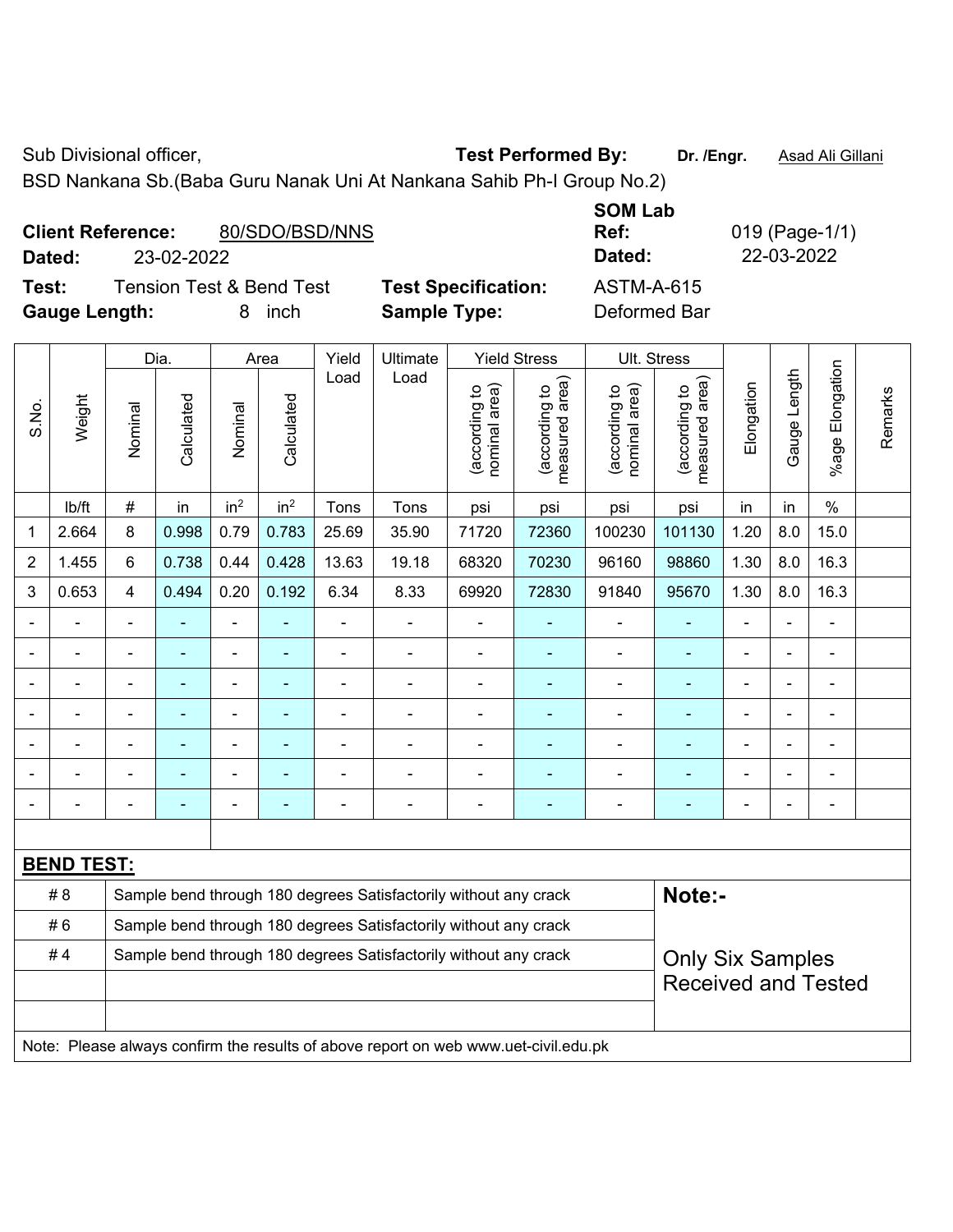Sub Divisional officer, **Test Performed By:** Dr. /Engr. **Asad Ali Gillani** Associated By: Dr. /Engr. **Asad Ali Gillani** 

BSD Shahkot.(Const Of Residencies At RHC Muhammad Pura Distt. Nankana Sb)

|                      | <b>Client Reference:</b> | 743/SDO/BSD/SKT                     |                            | <b>SOM Lab</b><br>Ref: | 020 (Page-1/1) |
|----------------------|--------------------------|-------------------------------------|----------------------------|------------------------|----------------|
| Dated:               | 09-02-2022               |                                     |                            | Dated:                 | 22-03-2022     |
| Test:                |                          | <b>Tension Test &amp; Bend Test</b> | <b>Test Specification:</b> | <b>ASTM-A-615</b>      |                |
| <b>Gauge Length:</b> |                          | inch<br>8                           | <b>Sample Type:</b>        | Deformed Bar           |                |

|                          |                          |                            | Dia.           |                 | Area            | Yield          | Ultimate                                                                            |                                | <b>Yield Stress</b>             |                                | Ult. Stress                     |                          |                |                          |         |
|--------------------------|--------------------------|----------------------------|----------------|-----------------|-----------------|----------------|-------------------------------------------------------------------------------------|--------------------------------|---------------------------------|--------------------------------|---------------------------------|--------------------------|----------------|--------------------------|---------|
| S.No.                    | Weight                   | Nominal                    | Calculated     | Nominal         | Calculated      | Load           | Load                                                                                | nominal area)<br>(according to | (according to<br>measured area) | nominal area)<br>(according to | (according to<br>measured area) | Elongation               | Gauge Length   | Elongation<br>%age       | Remarks |
|                          | lb/ft                    | $\#$                       | in             | in <sup>2</sup> | in <sup>2</sup> | Tons           | Tons                                                                                | psi                            | psi                             | psi                            | psi                             | in                       | in             | $\%$                     |         |
| 1                        | 1.499                    | 6                          | 0.749          | 0.44            | 0.441           | 19.34          | 22.68                                                                               | 96930                          | 96710                           | 113690                         | 113430                          | 0.80                     | 8.0            | 10.0                     |         |
| $\overline{2}$           | 0.703                    | 4                          | 0.513          | 0.20            | 0.207           | 6.65           | 10.14                                                                               | 73290                          | 70810                           | 111850                         | 108070                          | 1.00                     | 8.0            | 12.5                     |         |
| $\blacksquare$           |                          | $\blacksquare$             | ۰              | ÷               | $\blacksquare$  | $\blacksquare$ | $\blacksquare$                                                                      | $\overline{\phantom{a}}$       | $\blacksquare$                  | $\blacksquare$                 | ÷                               | $\blacksquare$           | $\blacksquare$ | $\overline{\phantom{0}}$ |         |
| $\overline{\phantom{a}}$ | $\blacksquare$           | $\blacksquare$             | $\blacksquare$ | ÷,              | $\blacksquare$  | $\blacksquare$ | $\blacksquare$                                                                      | $\blacksquare$                 | ٠                               | $\blacksquare$                 | ÷                               | $\blacksquare$           | $\blacksquare$ | $\blacksquare$           |         |
|                          | $\overline{\phantom{a}}$ | $\blacksquare$             | $\blacksquare$ | ÷,              |                 | $\blacksquare$ | ÷                                                                                   | $\blacksquare$                 | $\blacksquare$                  | $\blacksquare$                 | ÷                               | $\overline{\phantom{a}}$ | $\blacksquare$ | $\blacksquare$           |         |
|                          | $\blacksquare$           | $\blacksquare$             | $\blacksquare$ | ÷,              |                 | $\blacksquare$ | $\blacksquare$                                                                      | ä,                             | ٠                               | $\blacksquare$                 | ۰                               | $\blacksquare$           | $\blacksquare$ | $\blacksquare$           |         |
|                          | $\overline{a}$           |                            | ۰              | $\blacksquare$  |                 | $\blacksquare$ | $\blacksquare$                                                                      | ä,                             | $\blacksquare$                  | $\blacksquare$                 | ۰                               | Ē,                       | ÷,             | ä,                       |         |
|                          |                          |                            |                |                 |                 |                |                                                                                     |                                |                                 |                                |                                 |                          |                | $\blacksquare$           |         |
|                          |                          |                            |                |                 |                 |                |                                                                                     | ä,                             |                                 |                                |                                 |                          |                | L,                       |         |
| $\blacksquare$           | $\overline{a}$           | ä,                         | ۰              | $\blacksquare$  |                 | $\blacksquare$ | $\blacksquare$                                                                      | $\blacksquare$                 | $\blacksquare$                  | $\blacksquare$                 | ۰                               | $\blacksquare$           | $\blacksquare$ | ÷,                       |         |
|                          |                          |                            |                |                 |                 |                |                                                                                     |                                |                                 |                                |                                 |                          |                |                          |         |
|                          | <b>BEND TEST:</b>        |                            |                |                 |                 |                |                                                                                     |                                |                                 |                                |                                 |                          |                |                          |         |
|                          | #6                       |                            |                |                 |                 |                | Sample bend through 180 degrees Satisfactorily without any crack                    |                                |                                 |                                | Note:-                          |                          |                |                          |         |
|                          | #4                       |                            |                |                 |                 |                | Sample bend through 180 degrees Satisfactorily without any crack                    |                                |                                 |                                |                                 |                          |                |                          |         |
|                          |                          |                            |                |                 |                 |                |                                                                                     |                                |                                 |                                | <b>Only Four Samples</b>        |                          |                |                          |         |
|                          |                          | <b>Received and Tested</b> |                |                 |                 |                |                                                                                     |                                |                                 |                                |                                 |                          |                |                          |         |
|                          |                          |                            |                |                 |                 |                |                                                                                     |                                |                                 |                                |                                 |                          |                |                          |         |
|                          |                          |                            |                |                 |                 |                | Note: Please always confirm the results of above report on web www.uet-civil.edu.pk |                                |                                 |                                |                                 |                          |                |                          |         |